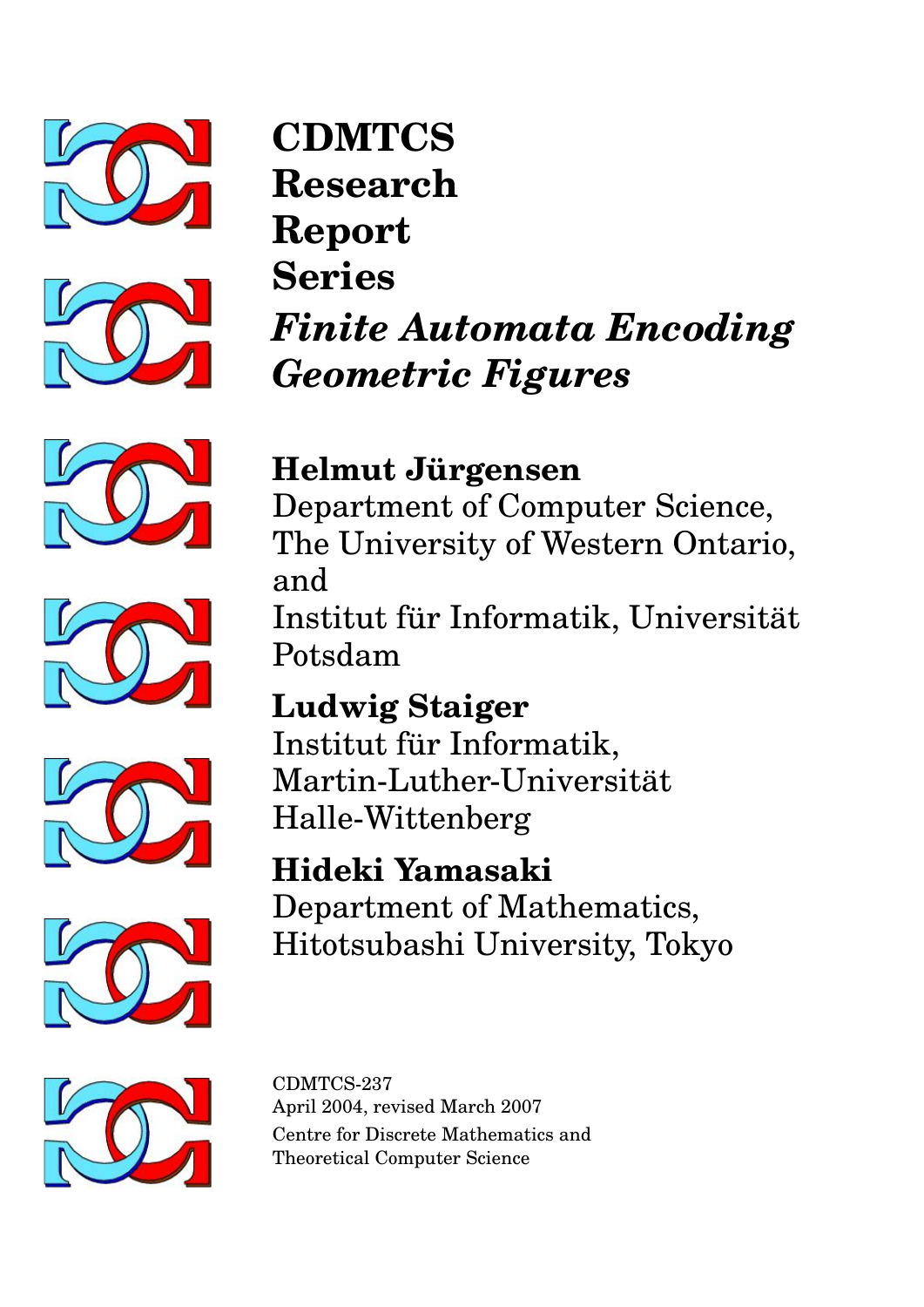## **Finite Automata Encoding Geometric Figures**<sup>∗</sup>

HELMUT JÜRGENSEN Department of Computer Science, The University of Western Ontario, London, Ontario, Canada N6A 5B7 and Institut für Informatik, Universität Potsdam, August-Bebel-Straße 89, D–14467 Potsdam, Germany,

LUDWIG STAIGER

Institut für Informatik, Martin-Luther-Universität Halle-Wittenberg, von-Seckendorff-Platz 1, D–06099 Halle (Saale), Germany **ludwig.staiger@informatik.uni-halle.de**,

HIDEKI YAMASAKI Department of Mathematics, Hitotsubashi University, Kunitachi, Tokyo 186-8601, Japan **yamasaki@math.hit-u.ac.jp**

<sup>∗</sup>The research reported in this paper was partially supported by the Natural Sciences and Engineering Council of Canada, Grant OGP0000243 and by Grant 10-KO-87 from Ministry of Education, Culture, Sports, Science and Technology of Japan.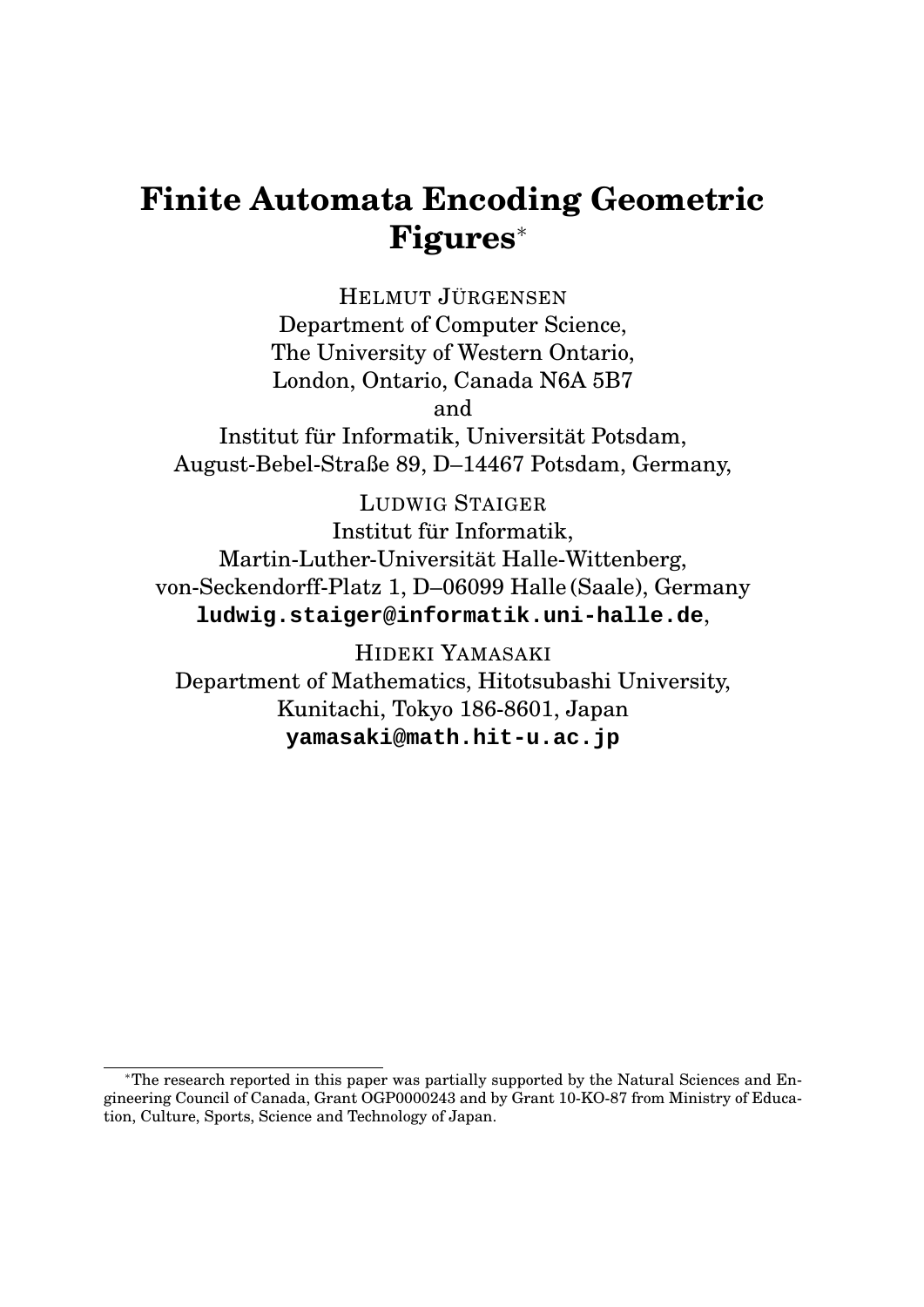#### **Abstract**

Finite automata are used for the encoding and compression of images. For black-and-white images, for instance, using the quad-tree representation, the black points correspond to  $\omega$ -words defining the corresponding paths in the tree that lead to them. If the  $\omega$ -language consisting of the set of all these words is accepted by a deterministic finite automaton then the image is said to be encodable as a finite automaton. For grey-level images and colour images similar representations by automata are in use.

In this paper we address the question of which images can be encoded as finite automata with full infinite precision. In applications, of course, the image would be given and rendered at some finite resolution – this amounts to considering a set of finite prefixes of the  $\omega$ -language – and the features in the image would be approximations of the features in the infinite precision rendering.

We focus on the case of black-and-white images – geometrical figures, to be precise – but treat this case in a d-dimensional setting, where d is any positive integer. We show that among all polygons and convex polyhedra in d-dimensional space exactly those with rational corner points are encodable as finite automata.

In the course of proving this we show that the set of images encodable as finite automata is closed under rational affine transformations.

Several properties of images encodable as finite automata are consequences of this result. Finally we show that many simple geometric figures such as circles and parabolas are not encodable as finite automata.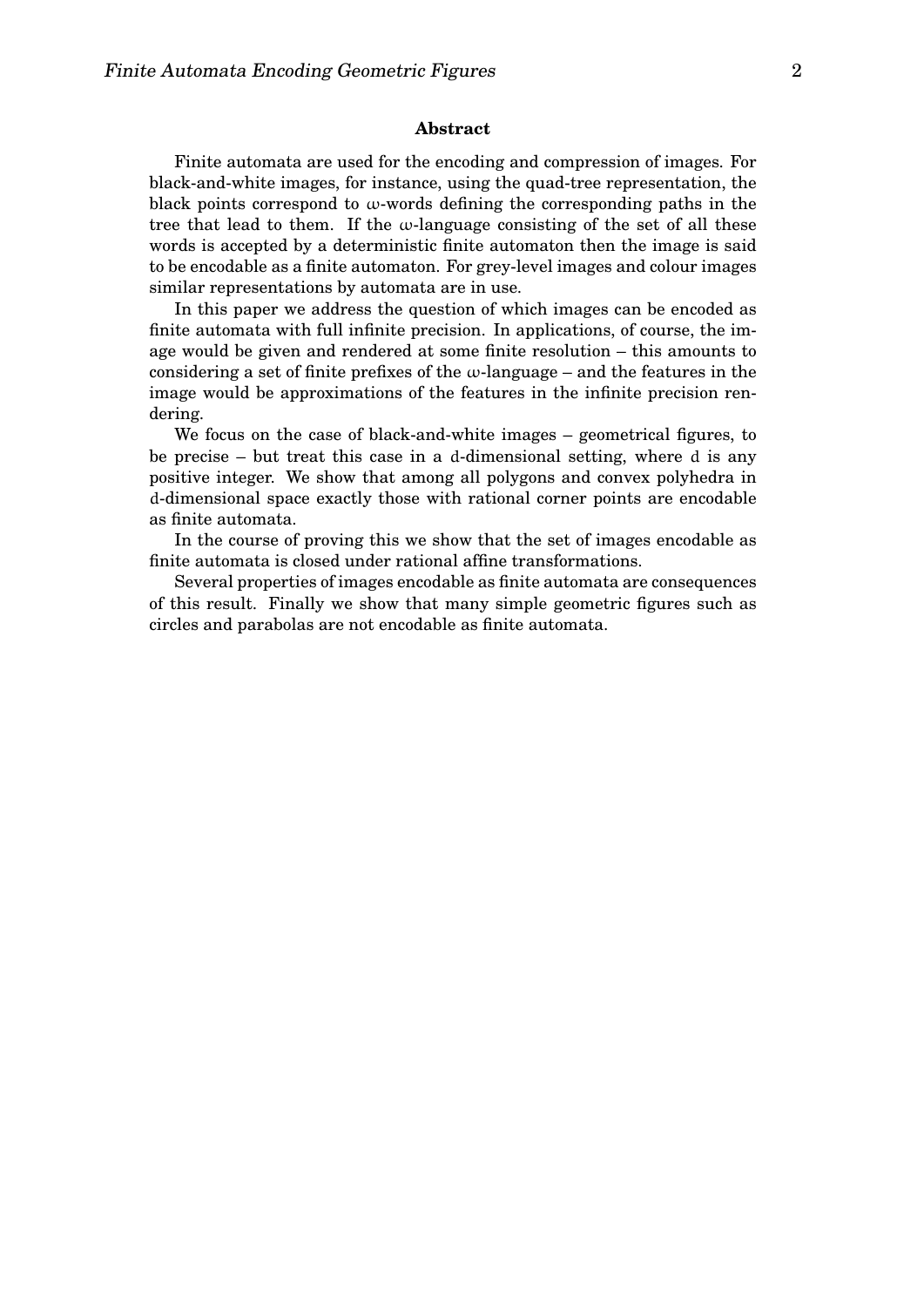## **Contents**

|   | Introduction                                                          | 4              |
|---|-----------------------------------------------------------------------|----------------|
|   | <b>Notation</b>                                                       | 5              |
| 3 | Regular $\omega$ -languages                                           | 6              |
|   | <b>Rational Affine Transformations</b>                                | 7              |
| 5 | <b>Simple Geometric Figures</b>                                       | 11<br>11<br>12 |
| 6 | <b>Images that Are not Encodable as Finite Automata</b><br>6.1<br>6.2 | 12<br>12<br>14 |
|   | <b>References</b>                                                     |                |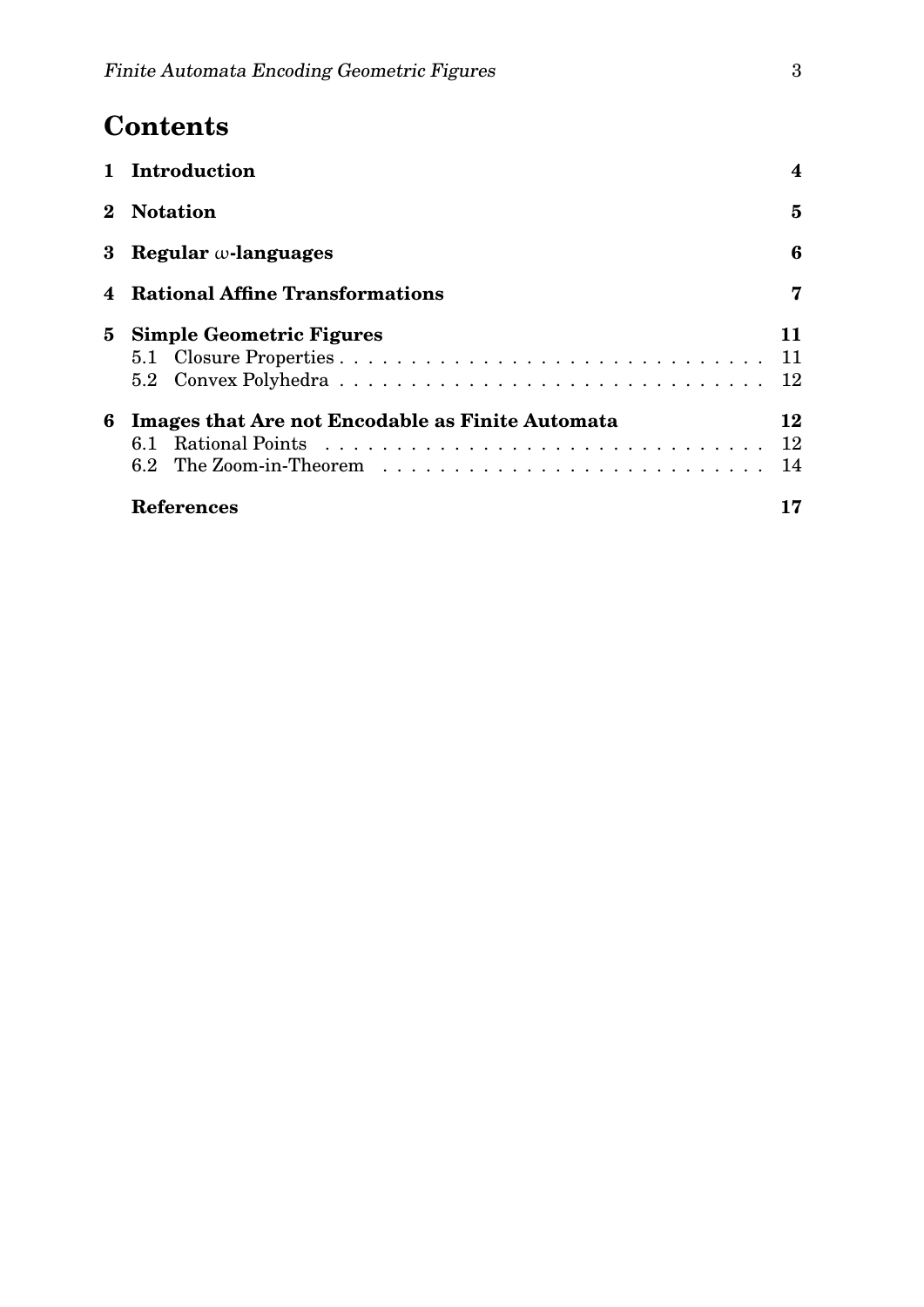### **1 Introduction**

Finite automata are widely used as a means for describing certain fractals (see [1, 3, 9]). Usually, the investigation of automaton-generated fractals starts from the underlying automaton and aims at a description of the image or the calculation of some of its parameters like density, dimension or measure (see [6]). Less is known about the converse direction, that is, starting from a class of images to ask whether they are generated by automata or, if so, to describe these automata. Some structural properties of images generated by finite automata can be derived from the structure of the  $\omega$ -languages accepted by the automata. Finite-automaton generated images turn out to have specific shapes (see e. g. [1, 9]).

In this paper we focus on d-dimensional black-and-white images. Using their representation as infinite trees with a branching of up to  $2<sup>d</sup>$  – in the case of  $d = 2$ these are quad-trees – the black points correspond to the infinite branches in these trees. Hence an image would be represented by the  $\omega$ -language describing these branches. An image is *encodable as (or definable by) a finite automaton* if its ωlanguage is accepted by such an automaton, that is, if that  $\omega$ -language is regular (see [11]). The cases of grey-level or colour images require additional parameters.

The encoding of an image as an automaton represents the image at infinite resolution. Sampling or rendering the image at a bounded resolution corresponds to running the automaton for a bounded time only. These connections are exploited, for example, in an automaton-based image compression procedure (see [4] or [5]).

In this paper we address the question of which images are encodable as finite automata. In particular, we consider polygons and convex polyhedra in ddimensional Euclidean space, that is, convex hulls of finite sets of points.

Our main results are that a d-dimensional convex polyhedron is definable by a finite automaton if and only if it is the convex hull of a finite set of points with rational coordinates, and that a polygon is definable by a finite automaton if and only if its corner points are rational. This result is independent of the base chosen for the number representation. The set of images definable by finite automata being closed under union, projection, inverse projection and, essentially, also difference $^1$ , the class of geometrical figures definable by finite automata turns out to be quite rich.

One of the main tools for proving these results is the following property of images encodable as finite automata: The set of these images is closed under rational affine transformations, that is, transformations of the form  $\eta = Ax + b$  with only rational numbers as entries of the transformation matrix A and the translation vector b.

From closure properties of the set of regular  $\omega$ -languages and these results, one can determine further interesting classes of simple geometrical figures encodable as finite automata. On the other hand, some very simple geometrical figures like circles or parabolas cannot be encoded as finite automata. For image compression

 $1$ We consider figures that are bounded and closed in Euclidean space. Therefore, difference here means the closure of the set theoretical difference.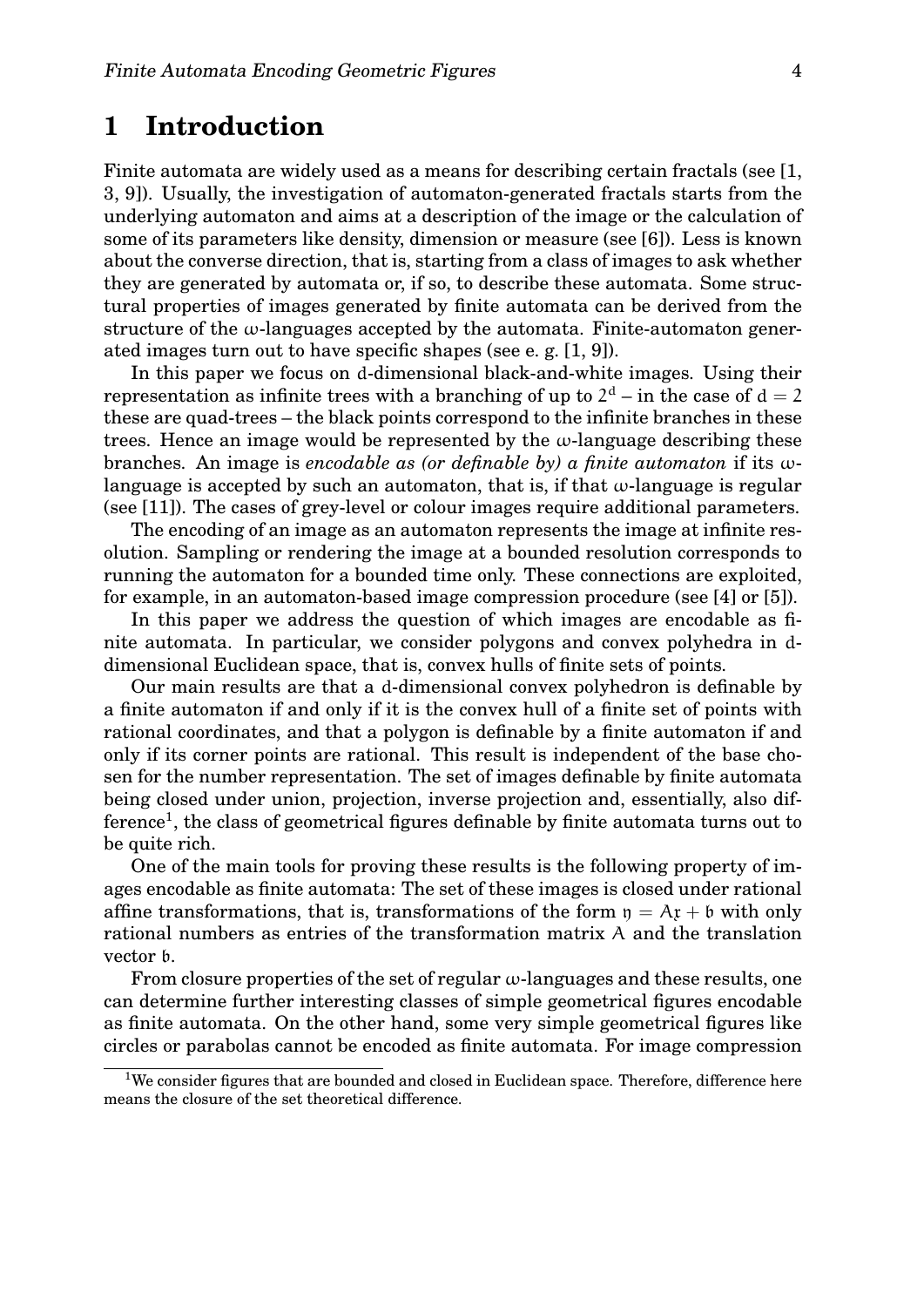by automata this implies that such figures will, of necessity, be approximated by convex polyhedra sampled at some bounded resolution.

### **2 Notation**

The symbols  $\mathbb{N}, \mathbb{Z}, \mathbb{Q}$  and  $\mathbb{R}$  denote the sets of non-negative integers, integers, rational and real numbers, respectively. An alphabet is a finite and non-empty set. For an alphabet X,  $X^*$  and  $X^{\omega}$  denote the sets of finite and right-infinite words over X, respectively. For a word  $w \in X^*$ ,  $|w|$  is its length. Right-infinite words are referred to as  $\omega$ -words in the sequel. An  $\omega$ -language is a set of  $\omega$ -words. The fact that  $w \in X^*$  is a prefix of  $\eta \in X^* \cup X^{\omega}$  is denoted by  $w \sqsubseteq \eta$ .

For any alphabet Y and any positive integer d, let  $[Y, d]$  denote the d-fold Cartesian product

$$
[Y,d]=\underbrace{Y\times\cdots\times Y}_{d\text{ times}}.
$$

For  $y = (y_1, \ldots, y_d) \in [Y, d]$  and an integer i with  $1 \le i \le d$ , the i-th projection of y is  $proj_i y = y_i$ .

For the representation of real numbers, we fix a base  $r \in \mathbb{N}$  with  $r > 2$ . Then the set  $Y = \{0, 1, \ldots, r - 1\}$  is considered as the set of r-ary number symbols. Every real number in the closed interval  $[0, 1] = \{p | 0 \le p \le 1\}$  has a base-r representation of the form 0.η where  $\eta \in Y^{\omega}$ . In particular, a finite representation of a rational number can be padded by an infinite sequence of the symbol 0. Conversely, every ω-word η over Y denotes a unique real number  $v_r(n)$  in the interval [0, 1], represented by 0.η. It is well-known that the mapping from representations of numbers to their values is not injective.

Let d be a positive integer. To specify points in the closed d-dimensional unit cube  $[0,1]^d$  we use  $\omega$ -words over the alphabet  $X=[Y,d]$ . For  $\xi = x_1x_2\cdots \in X^\omega$  and an integer i with  $1 \le i \le d$ , the i-th projection of  $\xi$  is the w-word

$$
\mathrm{proj}_i \, \xi := \mathrm{proj}_i \, x_1 \, \mathrm{proj}_i \, x_2 \cdots
$$

obtained from the i-th projections of the symbols of x. The point  $v_r(\xi)$  in  $[0, 1]^d$ defined by ξ has, as coordinates, the values the numbers represented by the projections of ξ, 0. proj<sub>i</sub> ξ.

We generalise this concept of projection to multiple co-ordinates by letting  $\mathrm{proj}_\mathfrak{i}(\mathfrak{y}_1,\ldots,\mathfrak{y}_d)\coloneqq(\mathfrak{y}_{\mathfrak{i}_1},\ldots,\mathfrak{y}_{\mathfrak{i}_k})\text{ for }\mathfrak{i}=(\mathfrak{i}_1,\ldots,\mathfrak{i}_k)\text{ and }\mathfrak{i}_\ell\in\{1,\ldots,d\}\text{. Then }\mathrm{proj}_\mathfrak{i}\ \xi\in$  $[Y, k]$ <sup>ω</sup> and its value  $\nu_r(proj_i \xi)$  is a point in the cube  $[0, 1]^k$ . Observe that i =  $(i_1, \ldots, i_k)$  may contain the same co-ordinate several times, that is,  $i_l = i_m$  for some l,  $m \in \{1, \ldots, d\}$ ; in particular, it may happen that  $(i_1, \ldots, i_d)$  is a permutation of  $(1, ..., d)$ , or  $k > d$ .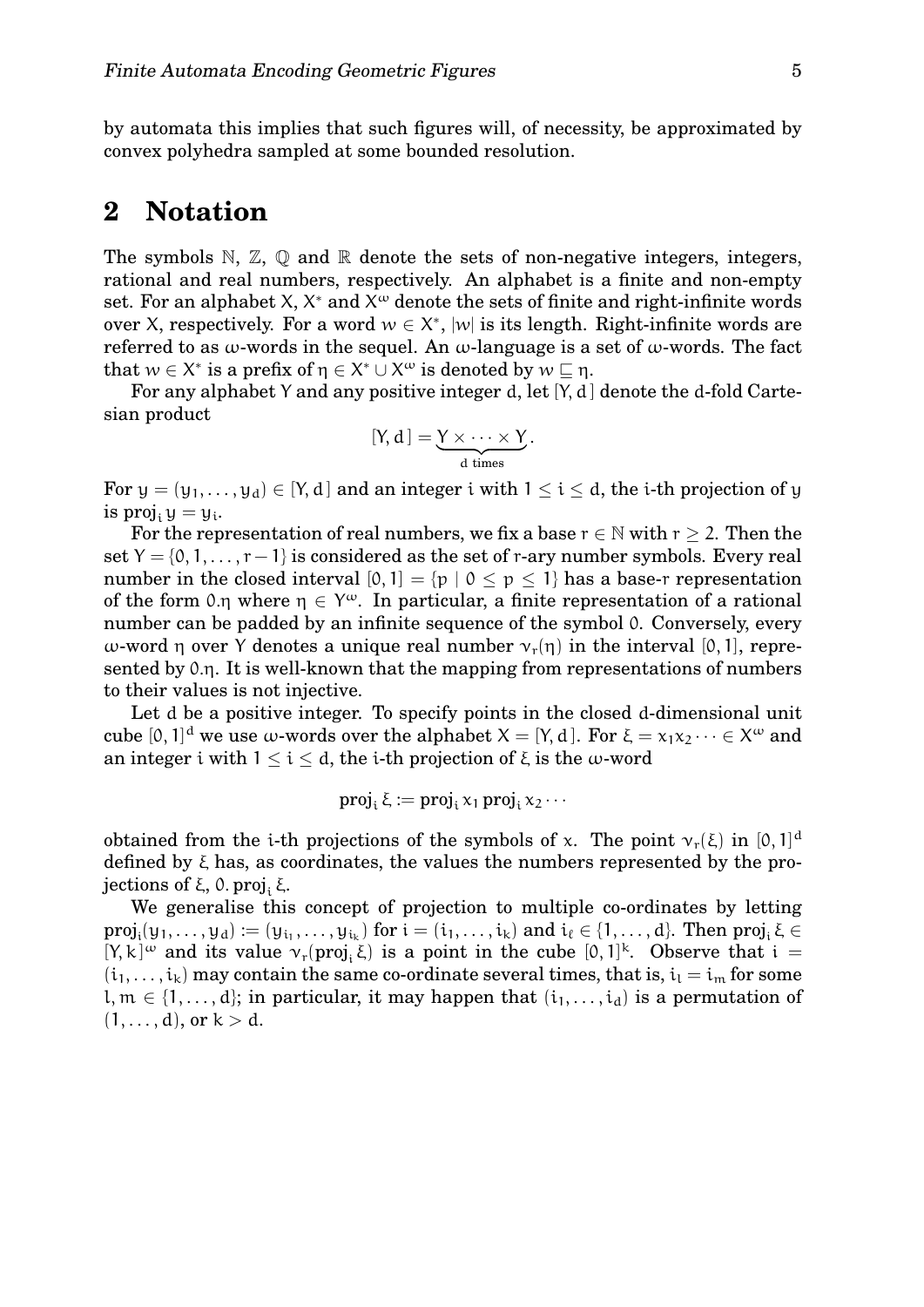The following diagram is commutative.



By slight abuse of notation we write  $(\xi_1, \ldots, \xi_d)$  to denote the element  $\xi \in$ [Y, d]<sup> $\omega$ </sup> which has projections  $proj_i \xi = \xi_i$ , i = 1, ..., d.

On  $X^{\omega}$  one defines an ultra-metric ρ by

 $\rho(\zeta, \xi) = \inf \{ r^{-|w|} \mid w \text{ is a common prefix of } \zeta \text{ and } \xi \}.$ 

Since X is finite, the space  $(X^{\omega}, \rho)$  is a compact metric space. Moreover, the map- $\min_{\mathbf{y}} \mathbf{y}_{\mathrm{r}}$  of  $\mathsf{X}^{\omega}$  onto  $[0,1]^{\mathrm{d}}$  is continuous.

If we denote by  $C(F)$  the smallest closed subset of  $[X, d]^\omega$  containing  $F \subseteq [Y, d]^\omega$ , and likewise by  $cl(M)$  the smallest closed subset of  $[0,1]^d$  containing  $M \subseteq [0,1]^d$ then we have the identity

$$
\nu_r(\mathcal{C}(F)) = cl(\nu_r(F)). \tag{1}
$$

For more detailed properties of  $v_r$  see [12].

#### **3 Regular** ω**-languages**

In this section we consider the sets of infinite words defined by finite automata, the so-called *regular* ω-languages. As a general reference regarding ω-languages we use [11, 13, 14]. For the purpose of our paper, it is convenient to introduce regular  $\omega$ -languages in the following way.

First we introduce  $\omega$ -languages definable in a simple way by finite automata: Let  $\mathfrak{A} = (X, S, s_0, \delta)$  be a finite automaton with input alphabet X, set of states S, initial state  $s_0$  and transition function  $\delta : S \times X \to S \cup \{\perp\}$  where  $\delta(s, x) = \perp$  means that  $\delta(x, s)$  is undefined. We extend  $\delta$  in the usual way to a function mapping  $S \times X^*$  $\text{to } S \cup \{\bot\} \text{ with } \delta(s, w) = \bot \text{ if } \delta(s, w') = \bot \text{ for some prefix } w' \sqsubseteq w.$ 

We say that  $\xi \in \mathcal{T}_{\omega}(\mathfrak{A})$  provided  $\delta(s_0, w) \neq \perp$  for all  $w \subset \xi$ , and we call  $\mathcal{T}_{\omega}(\mathfrak{A})$ *the* w-language defined by the finite automaton  $\mathfrak{A}$ . In other words,  $\mathcal{T}_{\omega}(\mathfrak{A})$  is the set of all infinite words on which the automaton  $\mathfrak A$  does not get stuck.

The subsequent definition of regular  $\omega$ -languages follows the line of [14, Chapter III,  $\S6$ ]. This definition resembles the characterisation of regular  $\omega$ -languages as ω-languages definable in restricted monadic second-order arithmetic (see e.g. [13]). Our approach is more suitable for the proofs of Proposition 10 and Theorems 11 and 12.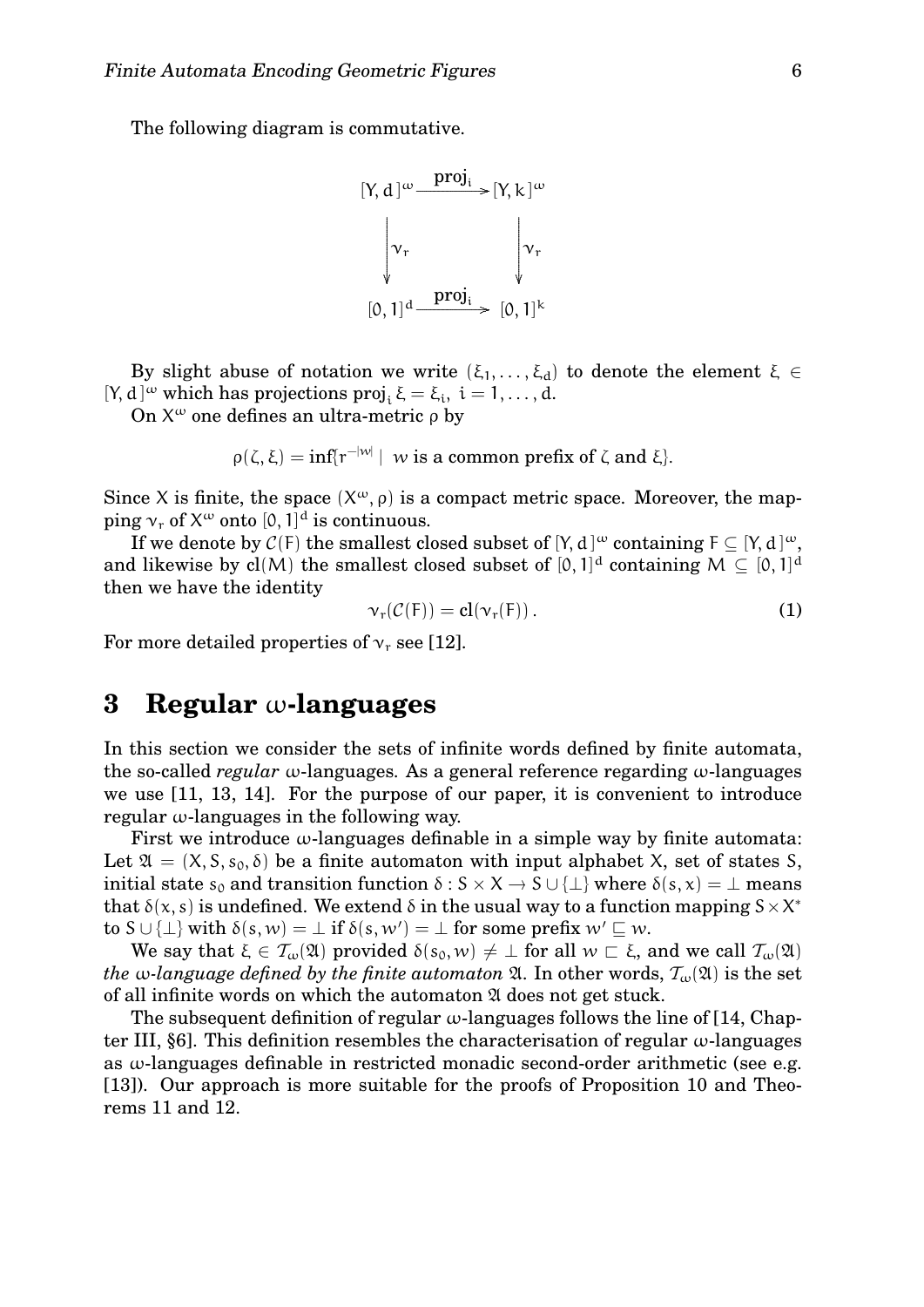An w-language  $F \subseteq [Y, d]^{\omega}$  is referred to as *regular* provided it can be obtained from w-languages  $\mathcal{T}_{\omega}(\mathfrak{A}_{i})$  contained in possibly different spaces [Y, d<sub>i</sub>]<sup> $\omega$ </sup>,  $i = 1, \ldots, m$ , by applications of union<sup>2</sup>, intersection, set-theoretical difference and projections  $proj_i$  and their inverse mappings  $proj_i^{-1}$ .

Then the following holds (see [14]).

**Lemma 1** *The family of all regular* ω*-languages* F ⊆ [Y, d ] <sup>ω</sup> *is closed under Boolean operations.*

The next lemma is an easy consequence of the definition.

**Lemma 2** For  $F \subseteq [Y, d]^{\omega}$  and  $E \subseteq [Y, k]^{\omega}$  and  $i = (i_1, \ldots, i_k), i_1, \ldots, i_k \in \{1, \ldots, d\}$ *the* ω*-languages* proj<sup>i</sup> F *and* proj<sup>−</sup><sup>1</sup> <sup>i</sup> E *are regular* ω*-languages provided* F *and* E *are regular.*

For  $\omega$ -languages being closed in the topology defined by  $\rho$  we have the following (see [11, 14]).

**Proposition 3** Let  $F \subseteq [Y, d]^{\omega}$  be regular. Then the closure of F,  $C(F)$ , is also regu*lar.*

**Theorem 4** An w-language  $F \subseteq [Y, d]^{\omega}$  is closed and regular if and only if there is *a finite automaton*  $\mathfrak{A}$  *such that*  $F = T_{\omega}(\mathfrak{A})$ *.* 

We mention still the following property of regular  $\omega$ -languages.

**Lemma 5** *Every nonempty regular* ω*-language* F ⊆ X <sup>ω</sup> *contains an ultimately periodic* ω*-word, that is, an* ω*-word of the form* v · u <sup>ω</sup> *where* v, u ∈ X ∗ *, and every at most countable regular* ω*-language* F ⊆ X <sup>ω</sup> *consists entirely of ultimately periodic* ω*-words.*

### **4 Rational Affine Transformations**

Simple geometric figures are (convex) polyhedra. In this section we derive basic tools for the investigation of polyhedra encodable as finite automata.

Recall that an affine transformation of  $\mathbb{R}^d$  into  $\mathbb{R}^k$  is given by an equation of the form  $\eta = A x + b$  where  $\eta$  and  $b$  are  $k \times 1$ -vectors, x is a  $d \times 1$ -vector and A is a k × d-matrix. An affine transformation is said to be *rational* if the entries of A and b are rational. Likewise, a system of linear inequalities  $b_1 \leq A_r \leq b_2$  is called rational, if the entries of A,  $\mathfrak{b}_1$  and  $\mathfrak{b}_2$  are rational. Here for column vectors  $\mathfrak{b}_1$  and  $\mathfrak{b}_2$  we say that  $\mathfrak{b}_1 < \mathfrak{b}_2$  if each component of  $\mathfrak{b}_1$  is less than or equal to the corresponding component of  $\mathfrak{b}_2$ .

The following theorem plays a fundamental rôle:

<sup>&</sup>lt;sup>2</sup>Here we need to consider only unions of subsets of the same space  $[\Upsilon, k]^{\omega}$ .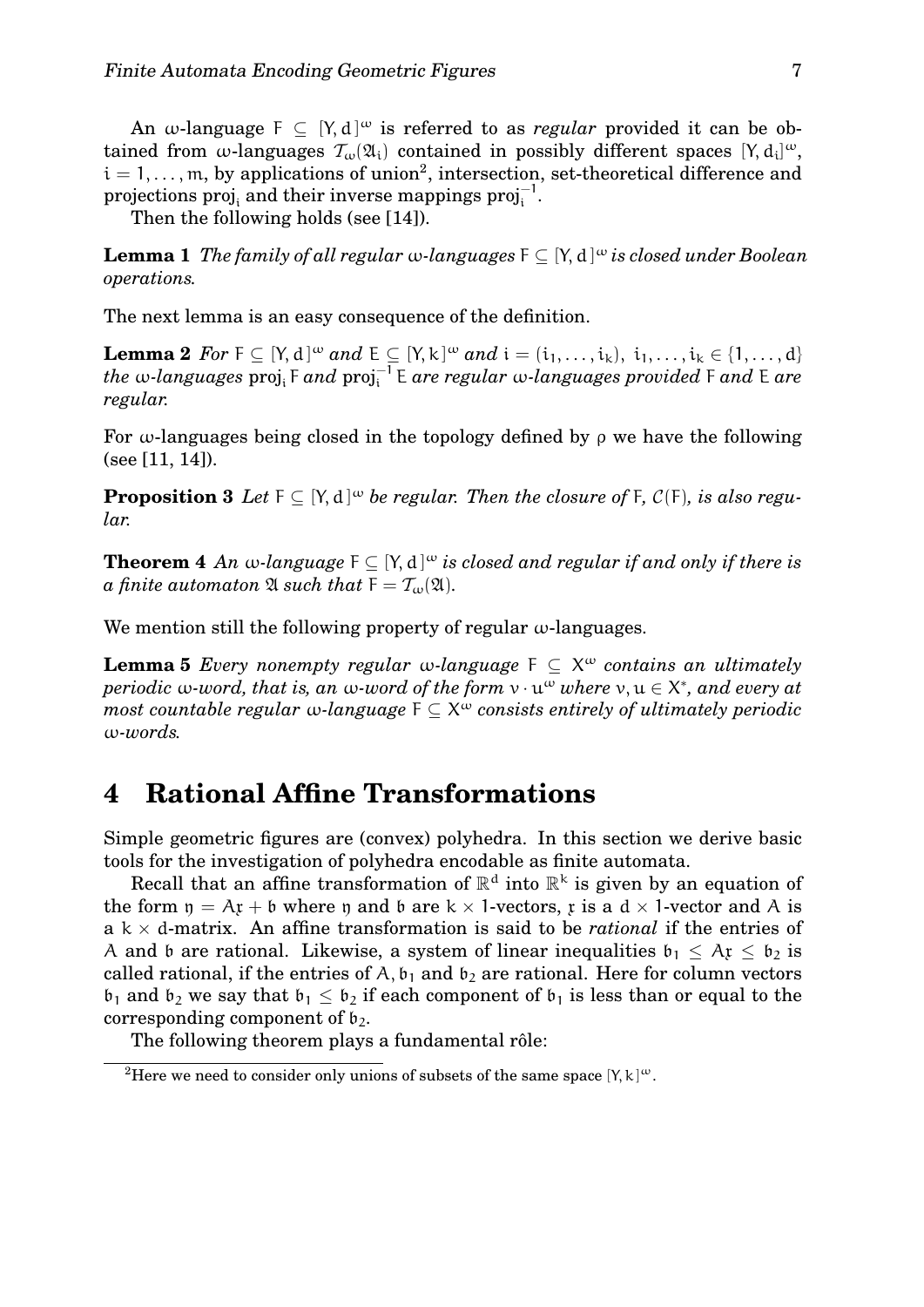**Theorem 6** Let A be a rational  $k \times d$ -matrix, and let  $b_1$  and  $b_2$  be rational  $k \times 1$ *vectors. Then*

$$
F := \{(\xi_1, \ldots, \xi_d) \mid \mathfrak{b}_1 \leq A \cdot (\nu_r(\xi_1), \ldots, \nu_r(\xi_d))^\top \leq \mathfrak{b}_2\}
$$

*is a regular and closed* ω*-language.*

Here  $\mathfrak{x}^{\top}$  denotes the transpose of the row vector  $\mathfrak{x}.$ 

Lemmata 1 and 2 show that it suffices to prove the theorem for the case of a single inequality. In the following lemma, we split, for technical reasons, the coefficients into positive and negative ones, arranging them in a convenient order.

**Lemma 7** *Let* d,  $d' \in \mathbb{N}$ ,  $c_i, c'_{i'}, c \in \mathbb{Q}$ ,  $c_i, c'_{i'} \ge 0$  *for*  $i = 1, ..., d$  *and*  $i' = 1, ..., d'$ *and let*

 $F := \{(\xi_1, \ldots, \xi_d, \xi'_1, \ldots, \xi'_{d'}) \mid \sum_{i=1}^d c_i \cdot \nu_r(\xi_i) - \sum_{i'}^{d'} c_i\}$  ${}_{i'=1}^{d'} c'_{i'} \cdot \nu_r(\xi'_{i'}) \leq c$ . *Then* F *is a regular and closed* ω*-language.*

While the addition of real numbers cannot be carried out by a finite automaton as the carries can travel unbounded distances, the proof of Lemma 7 exploits the fact that the correctness of an addition of real numbers can be checked by a finite automaton. For the purpose of the lemma this is sufficient as the elements of F are to be recognised rather than computed.

In the proof we give a construction of a finite automaton accepting F. Here we make explicit the somewhat sketchy proofs of related facts as given in [2, Section 4.3] and our preceding paper [7, Section 3]. Before proceeding with the construction we need some preparatory considerations on truncations of expansions of real numbers.

First, observe that  $v_r(\xi) = \sum_{l=1}^{\infty} x_l \cdot r^{-l}$  for  $\xi = x_1 x_2 \cdots x_j \cdots \in Y^{\omega}$ . From this and the properties of the floor-function we obtain the following easily verified facts. Here  $p = v_r(\xi)$ .

$$
0 \leq p \cdot r^{j} - \lfloor p \cdot r^{j} \rfloor = \sum_{l=j+1}^{\infty} x_{l} \cdot r^{-l+j} < 1
$$
 (2)

$$
\lim_{j \to \infty} r^{-j} \cdot [p \cdot r^j] = p \tag{3}
$$

$$
0 \leq \lfloor p \cdot r^{j+1} \rfloor - r \cdot \lfloor p \cdot r^{j} \rfloor \leq r-1 \tag{4}
$$

Next, for the linear inequality  $\sum_{i=1}^d c_i \cdot p_i - \sum_{i=1}^{d'} c_i$  $_{i=1}^{d'}$   $c'_{i'} \cdot p'_{i'} \leq c$  where  $c_i, c'_{i'}, c \in \mathbb{R}$ ,  $c_i, c'_{i'} \geq 0$  and  $p_i, p'_{i'} \in [0, 1]$  for  $1 \leq i \leq d$  and  $1 \leq i' \leq d'$  we consider j-approxi*mations*

$$
\Delta_j := \begin{cases} 0, & \text{if } j = 0, \text{ and} \\ \sum_{i=1}^d c_i \cdot [p_i \cdot r^j] - \sum_{i'=1}^{d'} c'_{i'} \cdot [p'_{i'} \cdot r^j], & \text{for } j \ge 1. \end{cases}
$$
(5)

These j-approximations yield integers if the coefficients  $c_i, c'_{i'}$  have integer values. Thus they appear to be convenient for the construction of finite automata. We have the following connection between j-approximations and linear combinations  $\sum_{i=1}^{d}$  $_{i=1}^d c_i \cdot p_i - \sum_{i',i'}^{d'}$  $_{i'=1}^{d'} c'_{i'} \cdot p'_{i'}$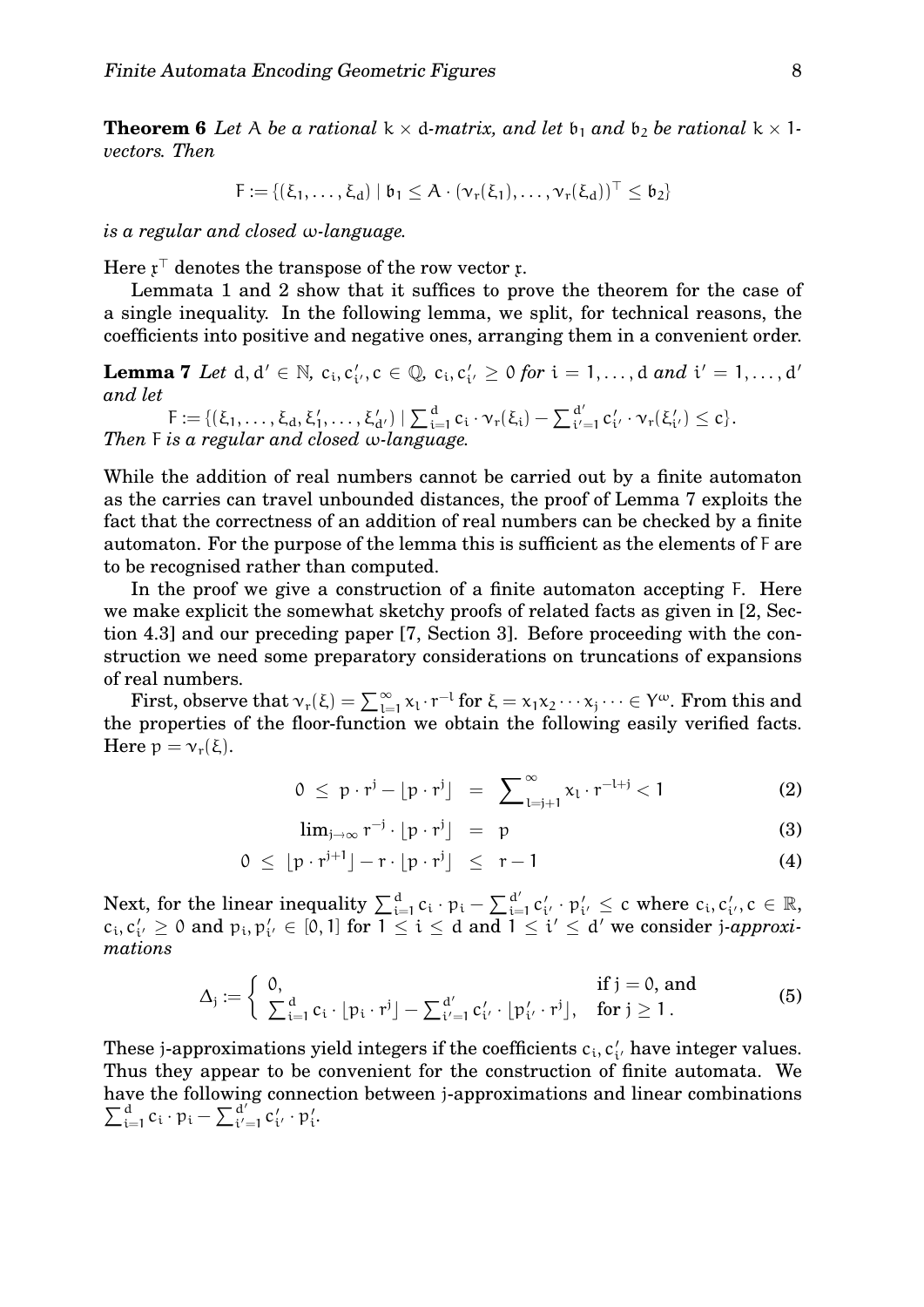**Lemma 8** *Let*  $c_i, c'_{i'}, c \in \mathbb{R}$ ,  $c_i, c'_{i'} \ge 0$  *and*  $p_i, p'_{i'} \in [0, 1]$  *for*  $1 \le i \le d$  *and*  $1 \le i' \le 0$ d'. Then

$$
\sum_{i=1}^d c_i \cdot p_i - \sum_{i'=1}^{d'} c'_{i'} \cdot p'_{i'} \leq c \quad \text{if and only if} \quad c \cdot r^j + \sum_{i'=1}^{d'} c'_{i'} \geq \Delta_j \text{ for all } j \in \mathbb{N}.
$$

**Proof.** Eq. (3) shows the implication from right to left.

To prove the converse, we observe that in view of  $\lfloor p'_{i'} \cdot r^j \rfloor \geq p'_{i'} \cdot r^j - 1$  we have  $\mathop{\mathsf{r}}\nolimits^{-\mathfrak j} \cdot \Delta_{\mathfrak j} \leq \sum_{\mathfrak{i}=1}^{\mathfrak{d}} c_\mathfrak{i} \cdot p_\mathfrak{i} - \sum_{\mathfrak{i}^\prime:}^{\mathfrak{d}^\prime}$  $\int_{i'=1}^{d'} c'_{i'} \cdot (p'_{i'} - r^{-j}),$  whence the assertion follows for  $j \geq 1$ . In view of  $0 \le p_i, p'_i \le 1$  the case of  $j = 0$  is obvious.

The next lemma deals with the case, when the linear combination  $\sum_{i=1}^d c_i \cdot p_i$  –  $\sum_{i}$ <sup>d</sup>  $\int_{i'=1}^{d'} c'_{i'} \cdot p'_{i'}$  is much smaller than the bound c.

**Lemma 9** If 
$$
j \ge 1
$$
 and  $\Delta_j \le c \cdot r^j - \sum_{i=1}^d c_i$  then  $\Delta_l \le c \cdot r^l - \sum_{i=1}^d c_i$  for all  $l \ge j$ .

**Proof.** Using Eq. (4) we obtain  $\Delta_{j+1} \leq r \cdot \Delta_j + (r-1) \cdot \sum_{i=1}^d c_i$  for  $j \geq 1$ . The proof proceeds by induction on l:

$$
\begin{array}{l} \overline{If}\,\Delta_l \leq c \cdot r^l - \sum_{i=1}^d c_i \; then \; \Delta_{l+1} \leq r \cdot \Delta_l + (r-1) \cdot \sum_{i=1}^d c_i \leq c \cdot r^{l+1} - r \cdot \sum_{i=1}^d c_i + (r-1) \sum_{i=1}^d c_i = c \cdot r^{l+1} - \sum_{i=1}^d c_i. \end{array}
$$

Now we give the construction as announced.

**PROOF of Lemma 7.** It suffices to prove the lemma for integers  $c_i, c'_{i'} \in \mathbb{N}$  and  $c\in\mathbb{Z}.$  Consider an input  $(\xi_1,\ldots,\xi_d,\xi_1',\ldots,\xi_{d'})$  and define  $\Delta_j:=\sum_{i=1}^d c_i\cdot\lfloor\nu_r(\xi_i)\cdot\rfloor$  $[\mathbf{r}^{\mathrm{j}}] - \sum_{\mathrm{i}^{\prime}}^{\mathrm{d}^{\prime}}$  $\int_{i'=1}^{d'} C'_{i'} \cdot \left[ \nu_r(\xi'_{i'}) \cdot r^j \right].$ 

Our automaton  $A$  successively checks whether

$$
-\sum_{i=1}^d c_i < \Delta_j - c \cdot r^j \leq \sum_{i'=1}^{d'} c'_{i'} \text{ for all } j \geq 1\,.
$$

As soon as the left hand side inequality is violated, according to Lemmata 8 and 9, the automaton accepts the input without considering further input letters.

If the right hand side inequality is violated, according to Lemma 8 the input is rejected at once.

In the remaining case, the inequality to be checked is satisfied for all  $j \geq 1$ , hence the input is accepted.

The states of our automaton  $A = (X, S, s_0, \delta)$  are the initial state  $s_0$  and integers  $\{-\sum_{i=1}^d c_i, \ldots, \sum_{i'}^d c_i\}$  $_{i'=1}^{d'} c'_{i'}$ .

As explained above, an input w-word  $\xi = (\xi_1, \dots, \xi_d, \xi'_1, \dots, \xi'_{d'})$  is accepted if and only if the automaton does not get stuck.

The transition function is defined according to the equation

$$
\Delta_{j+1} - c \cdot r^{j+1} = r(\Delta_j - c \cdot r^j) + \sum_{i=1}^d c_i \cdot x_{i,j+1} - \sum_{i'=1}^{d'} c'_{i'} \cdot x'_{i',j+1}
$$
(6)  
where  $\xi_i = x_{i,1} \cdots x_{i,j} \cdots$  and  $\xi'_{i'} = x'_{i',1} \cdots x'_{i',j} \cdots$ .

$$
\text{Define } f(m, \vec{y}) := \left\{ \begin{array}{ll} \sum_{i=1}^d c_i y_i - \sum_{i'=1}^{d'} c'_{i'} y'_{i'} - c \cdot r, & \text{if } m=s_0 \\ \text{and} \\ r(m-cr^j) + \sum_{i=1}^d c_i y_i - \sum_{i'=1}^{d'} c'_{i'} y_{i'}, & \text{if } m \in \mathbb{Z} \end{array} \right.
$$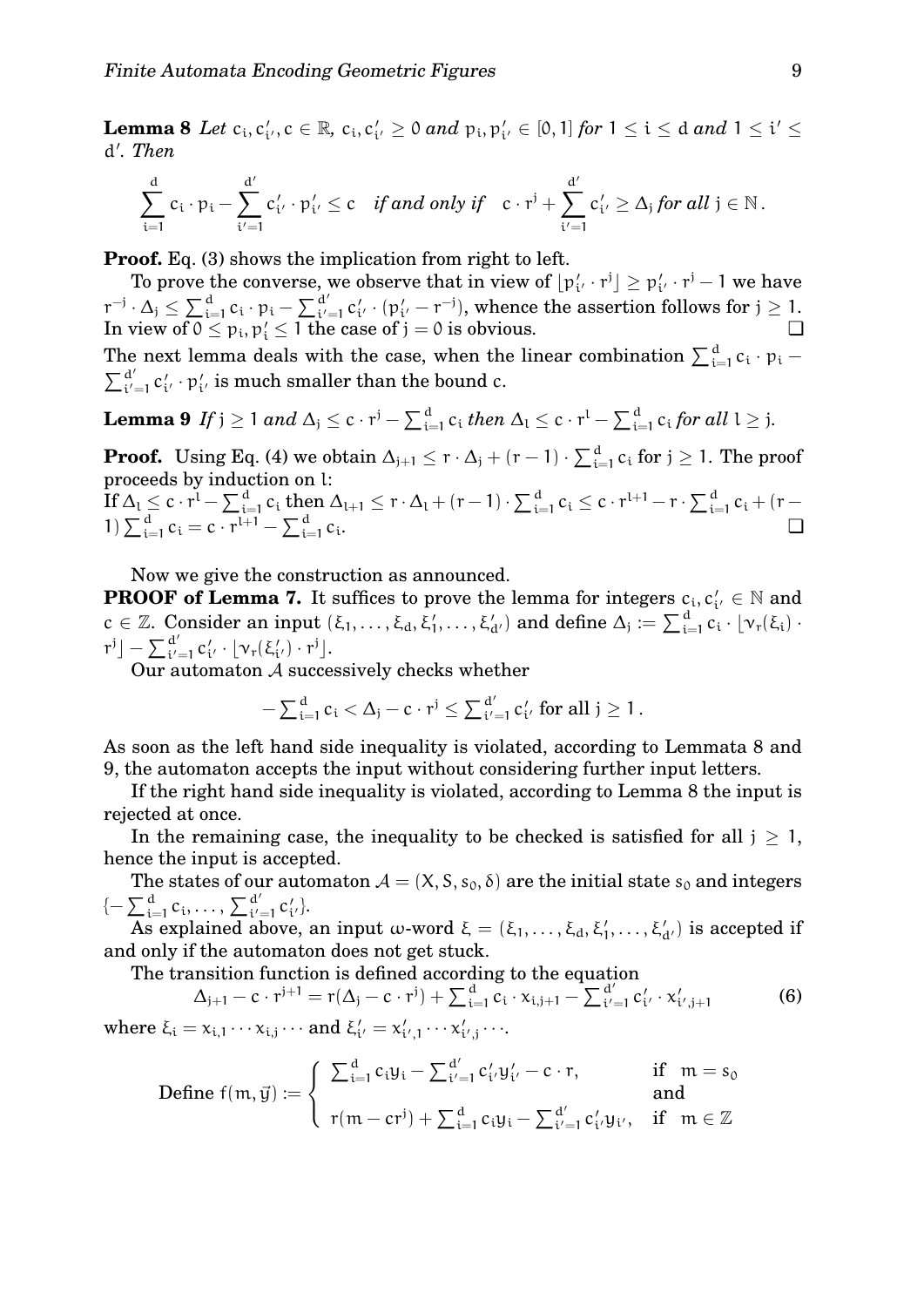for  $m \in \mathbb{Z} \cup \{s_0\}$  and  $\vec{y} := (y_1, \ldots, y_d, y_1', \ldots, y_{d'}') \in X$ .

Consequently,  $\vec{y} = (x_{1,j},...,x_{d,j},x'_{1,j},...,x'_{d',j})$  and  $m = \Delta_{j-1} - c \cdot r^{j-1}$  imply  $f(m, \vec{y}) = \Delta_j - c \cdot r^j$  in case  $j > 1$  and  $f(m, \vec{y}) = \Delta_1 - c \cdot r$  when  $m = s_0$  and  $j = 1$ .

Thus the following definition of the transition function satisfies the behaviour announced above.

$$
\delta(\mathfrak{m},\vec{y})\ :=\ \left\{\begin{array}{ccl} f(\mathfrak{m},\vec{y}),&\text{if}&\mathfrak{m}\in S\setminus\{-\sum_{i=1}^d c_i\}\wedge\\&-\sum_{i=1}^d c_i< f(\mathfrak{m},\vec{y})\leq\sum_{i'=1}^{d'} c'_{i'},\text{and}\\&-\sum_{i=1}^d c_i,&\text{if}&\mathfrak{m}=-\sum_{i=1}^d c_i\vee f(\mathfrak{m},\vec{y})\leq-\sum_{i=1}^d c_i\,. \end{array}\right.
$$

Observe that A gets stuck if and only if  $f(m, \vec{y}) > \sum_{i=1}^{d'}$  $_{i=1}^{d'}$   $c'_i$ .

We list a few immediate consequences. As is well-known, every rational number of the form  $k/r^l$  has two base-r representations. Thus a point in d-dimensional space  $\mathbb{R}^d$  may have up to  $2^d$  representations. A typical complication arises from the fact that, due to those multiple representations, for F, F' ⊆ X $^\omega$ , the sets  $\rm v_r(F)\cap \rm v_r(F')$ and  $v_r(F \cap F')$  might not be equal. For example, with  $d = 1$ ,  $r = 2$ ,  $F = \{1000 \cdots\}$  and  $F' = {01111 \cdots}$  one has  $ν_r(F) = ν_r(F') = {1 \over 2}$  $\frac{1}{2}$  whereas  $v_r(F \cap F') = \emptyset$ . However, for any  $F, F' \subseteq X^{\omega}$ , one has

$$
\nu_r(F) \cap \nu_r(F') = \nu_r \left( \nu_r^{-1}(\nu_r(F)) \cap F' \right) . \tag{7}
$$

One is, therefore, led to work with *full representations*, that is, with  $\omega$ -languages F satisfying  $F = \nu_r^{-1}(\nu_r(F))$ . Fortunately, the w-languages F defined in Theorem 6 have already, by definition, full representation.

As a consequence, moving from a regular representation to the corresponding full representation preserves regularity.

**Proposition 10** *Let* F *be an*  $\omega$ *-language over*  $X = [Y, d]$ *. If* F *is regular then also*  $v_r^{-1}(\nu_r(F))$  *is regular.* 

**Proof.** Using Theorem 6 it is easy to see that the set

$$
E^{(2d)}_{=}:=\{(\xi_1,\ldots,\xi_d,\xi_1',\ldots,\xi_d')\mid \nu_r(\xi_i)=\nu_r(\xi_i')\text{ for }i=1,\ldots,d\}
$$

is regular and closed. Then the assertion follows from

$$
\boldsymbol{\gamma}_{r}^{-1}\left(\boldsymbol{\gamma}_{r}(\boldsymbol{F})\right)=\textbf{proj}_{(d+1,...,2d)}(\textbf{proj}_{(1,...,d)}^{-1}\boldsymbol{F}\cap\boldsymbol{E}_{=}^{(2d)}).
$$

In connection with Proposition 10 it should be mentioned that the result of the general base transformation,  $\gamma_{\rm r}^{-1}$   $(\nu_{\rm b}({\rm F})),$  when  $r\neq$  b, need not be regular if F is regular. For more detailed information see [12, Section 5.2].

Similarly to Proposition 10 one derives the following.

**Theorem 11** *Let*  $\Psi : \mathbb{R}^d \to \mathbb{R}^k$  *be a rational affine transformation and let*  $\Gamma(\Psi) \subseteq$ <br> $\mathbb{R}^{d+k}$  *be its graph.* Then the webganger  $\Gamma$  and  $\Gamma(\mathbb{C}(\mathbb{R})) \cap [0,1]^{d+k}$  is graphs.  $\mathbb{R}^{d+k}$  *be its graph. Then the w-language*  $F_{\Psi} := \nu_{r}^{-1}(\Gamma(\Psi) \cap [0,1]^{d+k})$  *is regular.*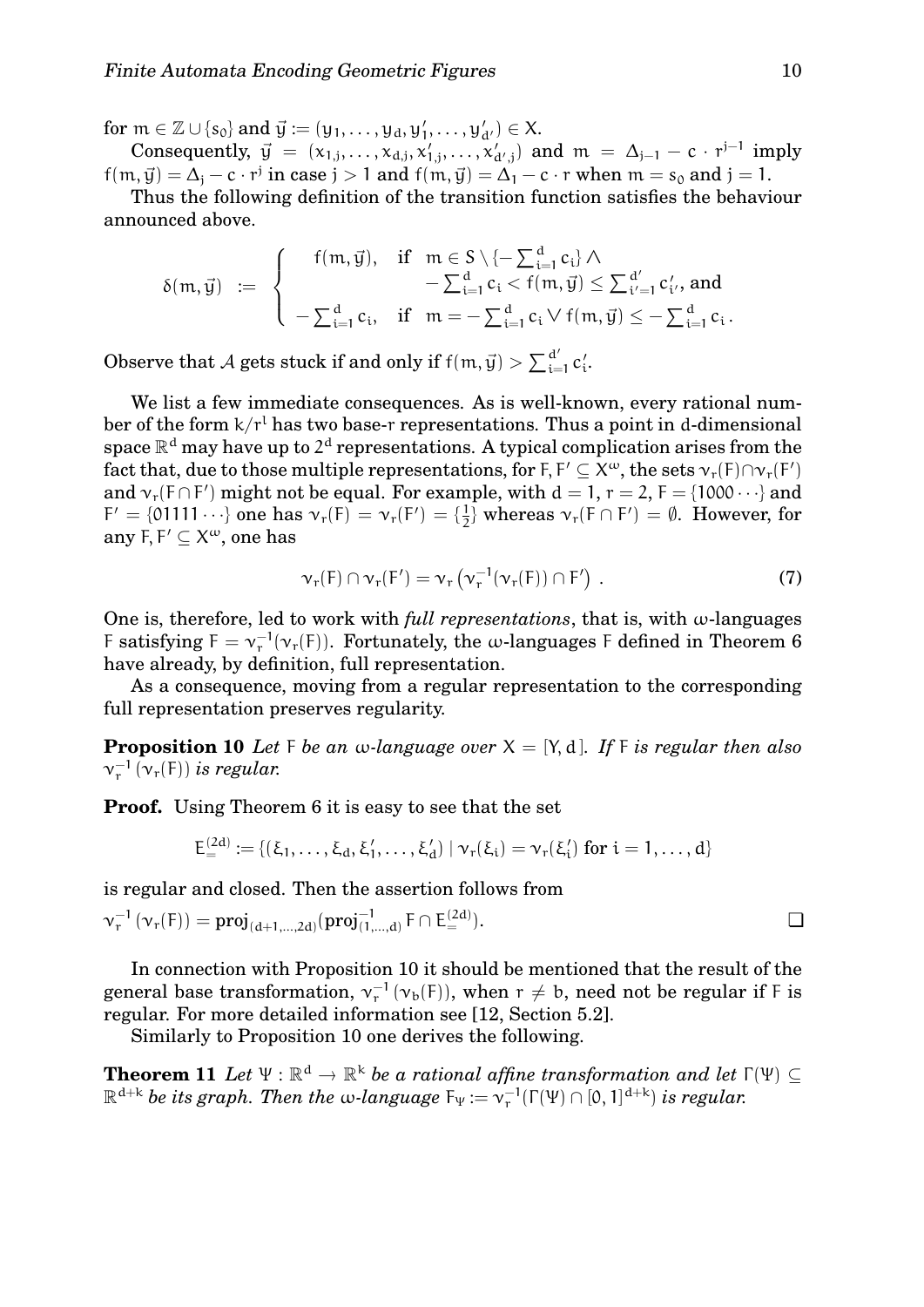**Proof.** One easily verifies that for  $\Psi(x) = A \cdot x + b$  we have  $F_{\Psi} = \{(\xi_1, ..., \xi_d, \xi'_1, ..., \xi'_k) | A \cdot (\nu_r(\xi_1), ..., \nu_r(\xi_d))^{\top} + \mathfrak{b} = (\nu_r(\xi'_1), ..., \nu_r(\xi'_k))^{\top}\}$ which is definable by a finite automaton by virtue of Theorem 6.

From Theorem 11 one can conclude that affine transformations and their inverses preserve regularity.

**Theorem 12** Let  $\Psi : \mathbb{R}^d \to \mathbb{R}^k$  and  $\Phi : \mathbb{R}^k \to \mathbb{R}^d$  be rational affine transformations<br>and let  $\Gamma \subset \mathbb{N}$  alw happenlan and let  $F \subseteq [Y, d]$ <sup>*w*</sup> be regular.

*Then both*  $v_r^{-1}(\Psi(\nu_r(F)))$  *and*  $v_r^{-1}(\Phi^{-1}(\nu_r(F)))$  *are regular* w-languages.

**Proof.** We consider the space  $[X, d + k]^{\omega}$ , the projections proj<sub>(1,...,d)</sub>,  $proj_{(d+1,...,d+k)},\,proj_{(1,...,k)}$  and  $proj_{(k+1,...,k+d)}$  and the regular  $\omega$ -languages F<sub>Y</sub>, F<sub>Φ</sub> related to the graphs of Ψ and Φ, respectively, via Theorem 11.

 $\text{Then }\gamma_{r}^{-1}\left(\Psi(\gamma_{r}(\mathsf{F}))\right)=\text{proj}_{\left(\text{d}+1,...,\text{d}+\mathsf{k}\right)}(\mathsf{F}_{\Psi}\cap\text{proj}_{\left(1,...,\text{d}\right)}^{-1}\mathsf{F}), \text{ and}$  $\begin{split} \boldsymbol{\gamma}_\mathrm{r}^{-1}\left(\Phi^{-1}(\boldsymbol{\gamma}_\mathrm{r}(\mathsf{F}))\right) &= \mathbf{proj}_{(1,...,\mathrm{k})}(\mathsf{F}_\Phi \cap \mathbf{proj}_{(\mathrm{k+1},\dots,\mathrm{k+d})}^{-1}\,\mathsf{F})\,. \end{split}$ 

## **5 Simple Geometric Figures**

In this section we investigate subsets of the d-dimensional unit cube which can be represented by a finite automaton. We say that  $M \subseteq [0,1]^d$  is r-encodable as a finite automaton provided there is a regular w-language  $F \subseteq [\{0, \ldots, r-1\}, d]^{\omega}$ such that  $M = v_r(F)$ .

In view of Proposition 10 this is equivalent to the condition that  $v_r^{-1}(M)$  is a regular  $\omega$ -language. As mentioned above whether  $\gamma^{-1}_{\rm r}({\rm M})$  is regular or not may depend on the choice of the base r. Therefore, we say that M is *encodable* as a finite automaton provided there is an  $r \in \mathbb{N}$  such that M is r-encodable as a finite automaton.

#### **5.1 Closure Properties**

Next we investigate operations under which the class of sets r-encodable as finite automata is closed. The results obtained are closely related to the closure properties of the set of regular  $\omega$ -languages as presented in Section 3. A first closure property concerns arbitrary rational affine mappings and was presented in Theorem 12. Next we deal with Boolean operations.

**Lemma 13** *The set of all images*  $M \subseteq [0,1]^d$  *r-encodable as finite automata is closed under Boolean operations.*

**Proof.** Closure under union is obvious. Let  $M = \gamma_r(F)$  where F is a regular  $\omega$ language. Then, using Proposition 10 and Lemma 1, the complement  $[0,1]^d \setminus M =$  $\nu_r(X^{\omega} \setminus \nu_r^{-1}(\nu_r(F)))$  is also encodable as a finite automaton.

Since the closure and the boundary of regular  $\omega$ -languages are again regular, we obtain the following closure property of the family of images definable by finite automata.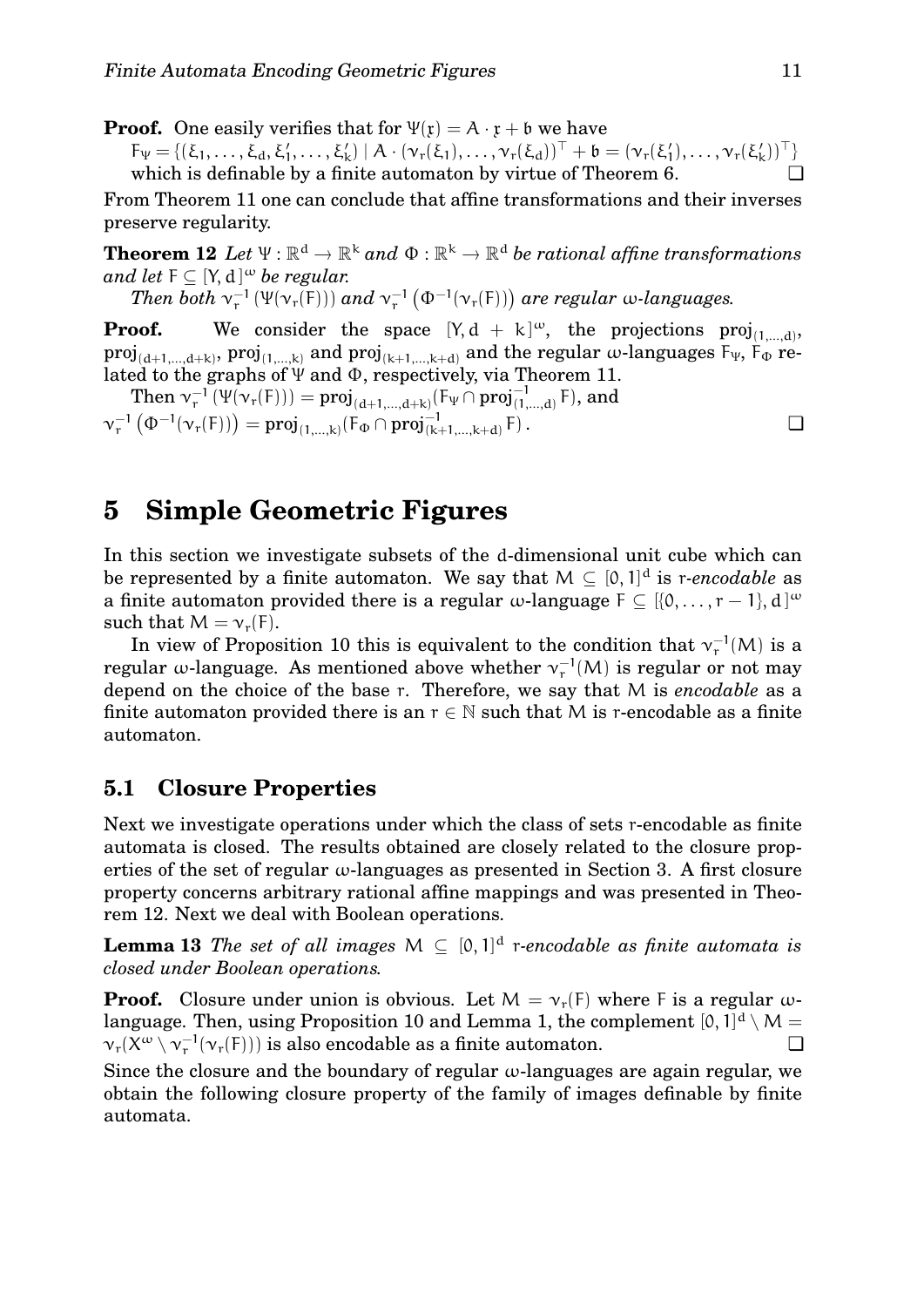**Proposition 14** Let  $M \subseteq [0,1]^d$  r-encodable as a finite automaton. Then both the *closure of* M*,* cl(M)*, and the boundary of* M*,* ∂M*, are encodable as finite automata.*

**Proof.** Assume  $M = \gamma_r(F)$  for some regular  $F \subseteq X^{\omega}$ . Then in view of the identity  $cl(\nu_r(F)) = \nu_r(\mathcal{C}(F))$  (cf. [12, Section 4]), we have  $cl(M) = \nu_r(\mathcal{C}(F))$  which is, in view of Proposition 3, encodable as a finite automaton.

The boundary of M, ∂M, is defined as  $cl(M) \cap cl([0,1]^d \setminus M)$ . Thus the assertion follows from the first part and Lemma 13. ❏

#### **5.2 Convex Polyhedra**

A point in  $[0, 1]$ <sup>d</sup> is said to be rational if all its coordinates are rational. As we shall see in the subsequent section rational points play a crucial rôle for images encodable by finite automata. A convex polyhedron in  $[0,1]^d$  is the convex hull of a finite set of points in  $[0, 1]^d$ . A convex polyhedron in  $[0, 1]^d$  is said to be *rational* if it is the convex hull of finitely many rational points.

Using Theorem 12, we show that rational convex polyhedra are encodable as finite automata. To this end observe that a convex polyhedron having d corner points  $\mathfrak{p}_0, \ldots, \mathfrak{p}_{d-1}$  is the image of the  $(d-1)$ -dimensional simplex spanned by the all zero vector  ${\mathfrak o}$  and the d − 1 unit vectors  ${\mathfrak e}_i, \; i = 1, \ldots, d - 1$  under the affine mapping  $\Psi(x) = Ax + \mathfrak{p}_0$  where A is the matrix whose columns are the vectors  $\mathfrak{p}_i - \mathfrak{p}_0$ ,  $i = 1, \ldots, d - 1$ . Having all vectors  $\mathfrak{p}_i$  as rational points, the affine transformation  $\Psi$  is rational, too. Thus Theorem 12 yields the following.

**Lemma 15** *Every rational convex polyhedron*  $M \subseteq [0,1]^k$  is r-encodable as a finite *automaton, for arbitrary*  $r \in \mathbb{N}$ ,  $r > 2$ .

From rational convex polyhedra we obtain, via Boolean and topological operations, new simple geometric figures which are encodable as finite automata.

## **6 Images that Are not Encodable as Finite Automata**

There are many images that are not encodable as finite automata. Proposition 16 states a necessary condition for an image to be encodable as a finite automaton. Here we state and apply other necessary conditions.

#### **6.1 Rational Points**

We derive some criteria for the automaton encodability of sets based on the correspondence between rational numbers and ultimately periodic  $\omega$ -words. To this end we translate the fact about nonempty regular  $\omega$ -languages stated in Lemma 5.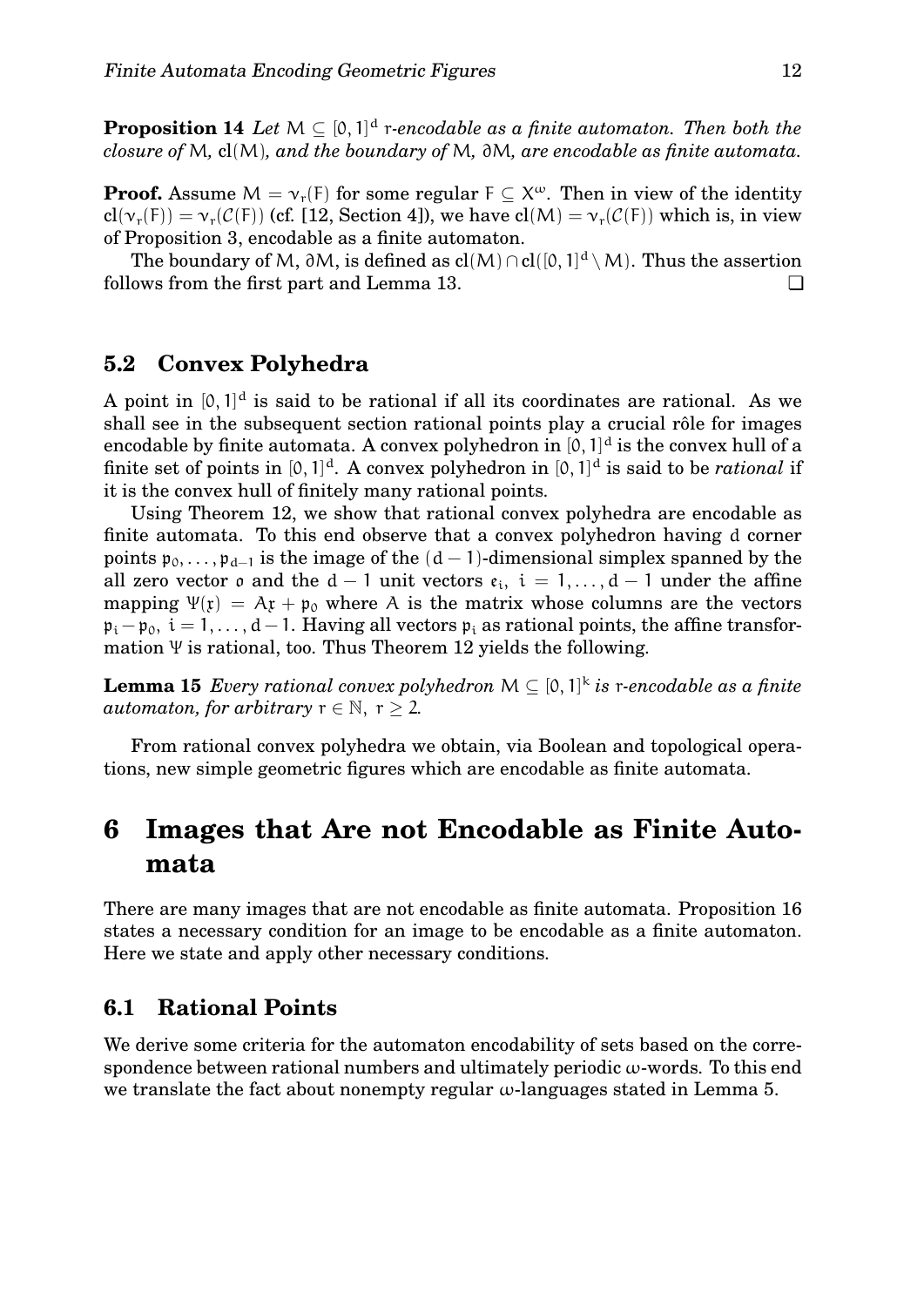**Proposition 16** Let  $M \subseteq [0,1]^d$  be encodable as a finite automaton. If M is non*empty then it contains a rational point. If* M *is at most countable, then all points in* M *are rational.*

As an immediate consequence we obtain a proposition about the rationality of isolated points.

**Corollary 17** If  $M \subseteq [0,1]^d$  is encodable as a finite automaton then every isolated *point of* M *is rational.*

We get a result on the endpoints of intervals in the line.

**Lemma 18** Let  $M = \bigcup_{i \in I} (a_i, b_i) \subseteq [0, 1]$  be an at most countable union of pairwise  $disjoint$  open intervals and let M be encodable as a finite automaton. Then  $\mathfrak{a_i}, \mathfrak{b_i} \in$  $\mathbb{O}$  *for all*  $i \in I$ .

Proof. According to Proposition 14 the boundary of M, ∂M, is also encodable as a finite automaton. Since the intervals are mutually disjoint, we have that  $\partial M = \{a_i, b_i \mid i \in I\}$  is an at most countable set of points, and the assertion follows from Proposition 16. ◯

A remark is in order here. Although we formulated Lemma 18 only for open intervals  $(a_i, b_i)$  the proof remains valid also in case of closed mutually disjoint intervals  $[a_i, b_i]$  and, if  $a_i \neq b_j$  holds for all distinct  $i, j \in I$ , then also in case of  ${\rm semi-closed\ mutually\ disjoint\ intervals\ }[a_{\rm i},b_{\rm i})\ {\rm or\ } (a_{\rm i},b_{\rm i}].$ 

**Lemma 19** *Let*  $M \subseteq [0, 1]$  *be encodable as a finite automaton. Then* inf M *and* supM *are rational numbers.*

**Proof.** As inf  $M = min \text{ cl}(M)$  and  $sup M = max \text{ cl}(M)$ , in view of Proposition 14 it suffices to prove the assertion for closed subsets of  $M \subseteq [0, 1]$ .

The case inf  $M = 0$  is trivial. Let  $0 \lt \inf M$ . Since M is closed, the difference  $(0, 1)$  M is an at most countable union of pairwise disjoint open intervals, and one of these intervals is  $(0, \inf M)$ . The assertion follows from Lemma 18.

The proof for sup M is similar.  $\Box$ 

Next we deal with smooth non-constant curves. These are particularly interesting examples of the application of the intersection-and-isolated-points method described below.

**Example 20** The graph of the parabola  $f(a) = a^2$  with  $0 \le a \le 1$  is not encodable *as a finite automaton.*

Assume  $\Gamma(f)$  to be *r*-encodable as a finite automaton. Since the line  $\ell[y] = \frac{1}{2}$  $\frac{1}{2}$  :=  $\{(x, \frac{1}{2}) \mid 0 \le x \le 1\}$  is r-encodable as a finite automaton, the intersection  $\Gamma(f) \cap \tilde{\ell}[y] =$ 1  $\frac{1}{2}$ ] = { $(1/\sqrt{2},1/2)$ } *is also r-encodable as a finite automaton.* 

*This contradicts Proposition 16.*

The next example uses also Theorem 12 in order to prove the nonencodability.<sup>3</sup>

<sup>&</sup>lt;sup>3</sup>We are grateful to one of the referees of [7] for providing us with this simple instructive example.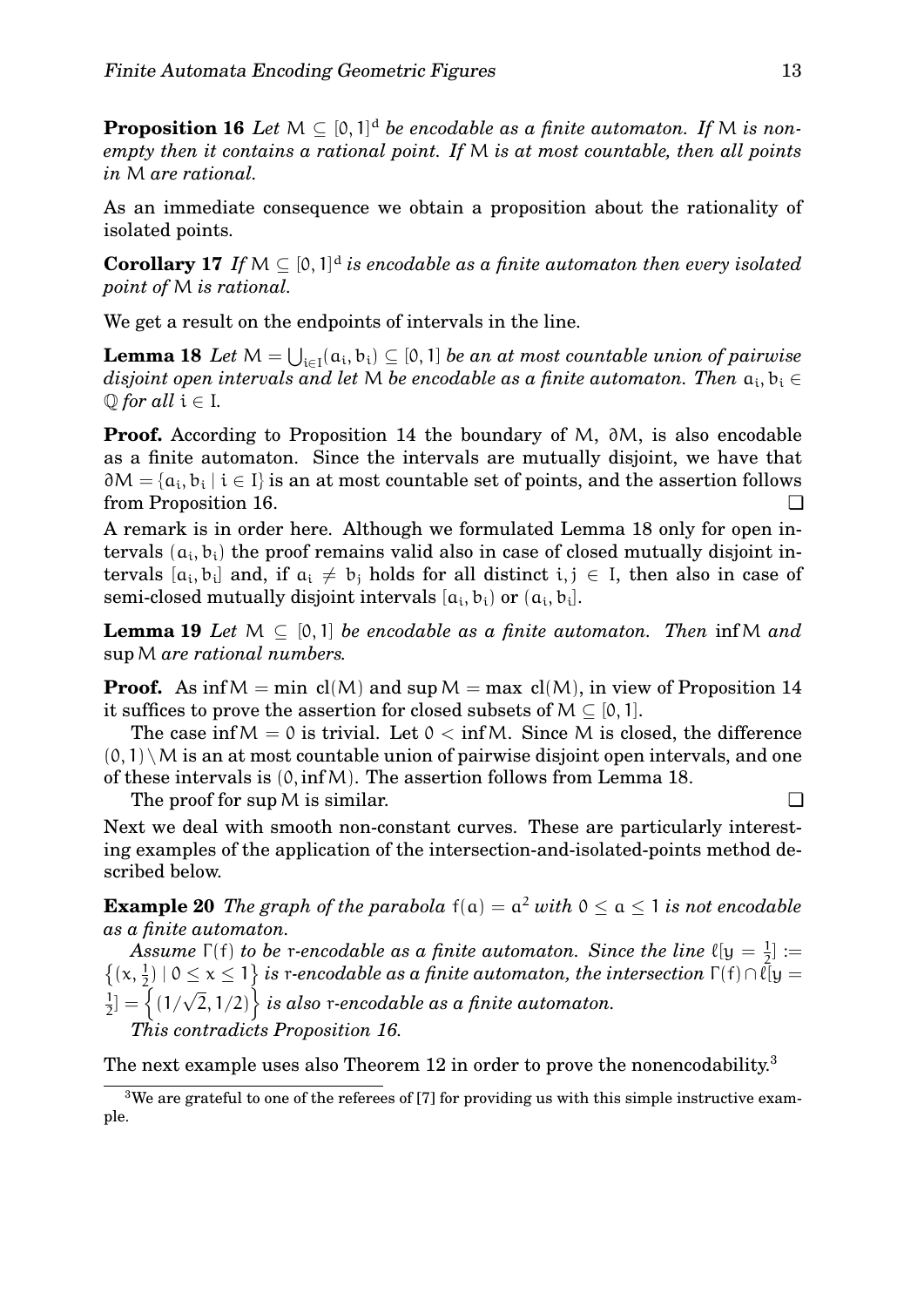**Example 21** *Consider the hyperbola*  $g(x) = \frac{1}{1+x}$ *. Here every point on*  $\Gamma(g)$  *with one rational coordinate is rational. So the simple intersection with a line*  $\ell[y = \alpha]$ ,  $\alpha \in$ Q *yields only rational points.*

 $Now\ transform\ \Gamma(\mathfrak{g})\ via\ the\ rational\ affine\ mapping\ defined\ by\ A= {10 \choose 11} \ and\ \mathfrak{b}=1.$  $\int_0^0$  $\binom{0}{-1}$ . The image is  $\Gamma(g')$  where  $g'(\mathsf{x}) = \frac{\mathsf{x}^2}{1+\mathsf{x}^2}$  $\frac{x^2}{1+x}$  for which the intersection  $\Gamma(g') \cap \ell[y = \frac{1}{3}]$  $\frac{1}{3}$ ] contains the single point  $\left(\frac{1+\sqrt{13}}{6}\right)$  $\frac{\sqrt{13}}{6}, \frac{1}{3}$  $\frac{1}{3}$ ) with exactly one rational coordinate.

 $\Delta$ *lternatively, one could intersect*  $\Gamma(g)$  *with the line*  $\ell[y = \frac{4}{3} - x]$  *and obtain*  $Γ(g) ∩ l[y = \frac{4}{3} - x] = \left\{ \frac{1 + \sqrt{13}}{6} \right\}$  $\frac{\sqrt{13}}{6}, \frac{7-\sqrt{13}}{36}$ ).

#### **6.2 The Zoom-in-Theorem**

In this section we use a further property of regular  $\omega$ -languages to establish necessary conditions for the encodability of images. To this end we introduce the notion of a *state* (or *left derivative*) of an w-language  $F \subseteq X^{\omega}$  derived by a word  $w \in X^*$ .

$$
F/w := \{ \xi \mid w \cdot \xi \in F \}
$$
 (8)

Then we have the following property.

**Property 22** If  $F \subseteq X^\omega$  is regular then the set of all states  $\{F/w : w \in X^*\}$  is finite.

For a more detailed investigation of  $\omega$ -languages having a finite set of states see [10]. From Property 22 we immediately obtain the translation to the unit cube.

**Lemma 23** Let  $M \subseteq [0,1]^d$  be r-encodable as a finite automaton then the set  $\{\nu_r(\nu_r^{-1}(M)/w) \mid w \in [\{0,\ldots,r-1\},d]^*\}$  is finite.

We call the set  $v_r(v_r^{-1}(M)/w)$  the *zoom-in* of M defined by the word w. This is justified by the following observation.

Let  $\mathfrak{t}_w := (\mathsf{v}_\mathsf{r}(\text{proj}_1 w), \dots, \mathsf{v}_\mathsf{r}(\text{proj}_\text{d} w)) \in [0,1]^{\text{d}}$  the transition vector whose coordinates are defined by the coordinate words of w. Then  $\mathfrak{t}_w+[\mathfrak{0},r^{-|w|}]^{\rm d}\subseteq [0,1]^{\rm d}$  is a sub-cube of edge length  $r^{-|\omega|}$  translated by the vector  $\mathfrak{t}_w.$ 

Now the set  $v_r(v_r^{-1}(M)/w)$  is nothing else but the image of the intersection  $M \cap (\mathfrak{t}_{w} + [0, r^{-|w|}]^d)$  under the rational affine mapping  $\Psi_w$  defined by the identity  $\Psi_w(\mathfrak{x}) = r^{|w|} \cdot \mathfrak{x} - \mathfrak{t}_w$ . It is obvious that  $\Psi_w(\mathfrak{t}_w + [0, r^{-|w|}]^d) = [0, 1]^d$ , thus  ${\sf v}_{{\sf r}}({\sf v}_{{\sf r}}^{-1}(M)/w) = \Psi_w(M\cap ({\frak t}_w+[0,{\sf r}^{-|w|}]^{{\rm d}}))$  is the  ${\sf r}^{|w|}$ -fold magnification of the part of M contained in the sub-cube  $\mathfrak{t}_w+[\mathfrak{0},r^{-|w|}]^d$  (see Fig. 1).

Hence the number of different images obtainable as zoom-ins depicted above is finite if only the image itself is encoded as a finite automaton. With every function h :  $2^{[0,1]^d} \rightarrow P$ , where P is a suitably chosen set, we associate a family of h-zoom-ins  $(h_w)_{w \in X^*}$  in the following way.

$$
h_w(M) := h\left(\nu_r(\nu_r^{-1}(M)/w)\right) \text{ for } M \subseteq [0,1]^d
$$

**Theorem 24** If  $M \subseteq [0,1]^d$  is encodable as a finite automaton, P is a set and h:  $2^{[0,1]^d} \rightarrow P$  *then the family* { $h_w(M) \mid w \in X^*$ } *is finite.*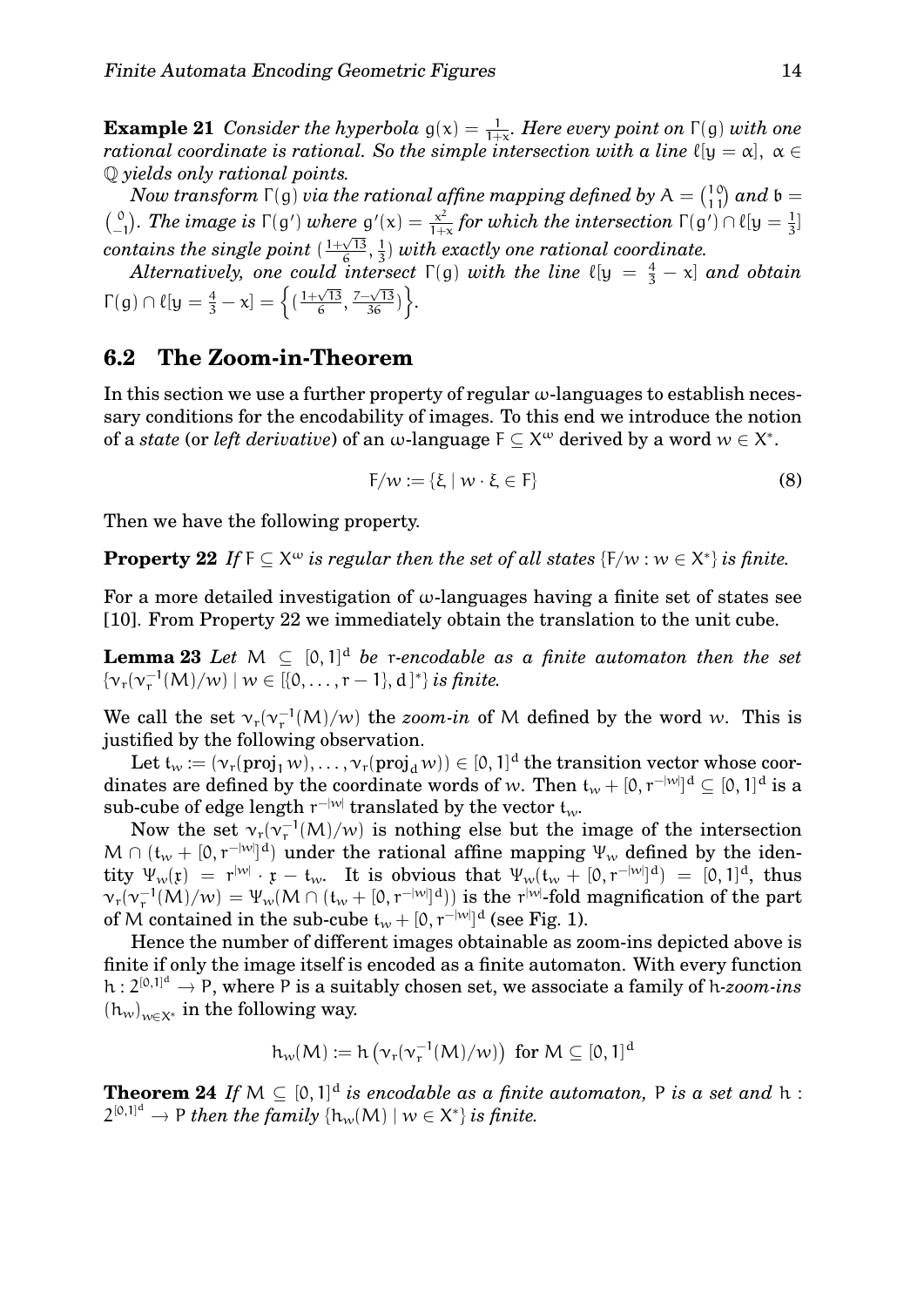

Figure 1: Zoom-in of the set M consisting of five circles

**Proof.** If M is r-encodable as a finite automaton then  $\gamma_r^{-1}(M)$  is a regular  $\omega$ -language, whence  $\{\nu_r^{-1}(M)/w \mid w \in X^*\}$  and also  $\{h_w(M) \mid w \in X^*\}$  are finite.  $\qquad \Box$ As in the previous part of this section with rational points and intersections, we use the zoom-in theorem to show that certain natural images are not encodable as finite automata by suitably choosing the set P and the function h. Observe that, unlike the intersection case, here one need not prove that  $h(M)$  is encodable as a finite automaton. We apply our theorem to polyhedra in  $[0,1]$ <sup>d</sup> and smooth curves in  $[0, 1]^2$ .

First we obtain a proposition converse, in some sense, to Lemma 15.

**Lemma 25** *Let*  $r \in \mathbb{N}$ ,  $r \geq 2$ . A finite union of polyhedra  $M_0 \subseteq [0, 1]^d$  is r-encodable *as a finite automaton only if all its corner points are rational.*

**Proof.** Assume  $M_0$  to be r-encodable as a finite automaton and to have a corner point  $(\mathfrak{p}_1,\ldots,\mathfrak{p}_d)$  with an irrational coordinate  $\mathfrak{p}_\mathfrak{i}.$  Define

$$
h(M) := \left\{ \begin{array}{l} \{p_j \mid 1 \leq j \leq d \wedge (p_1, \ldots, p_d) \text{ is a corner point of } M \} \\ \text{if $M$ is a finite union of polyhedra} \\ \emptyset, \quad \text{otherwise.} \end{array} \right.
$$

If M is a finite union of polyhedra and  $w\in\mathsf{X}^*$  then  $\mathsf{M}\cap(\mathfrak{t}_w+[\mathsf{0},r^{-|w|}]^{\mathsf{d}})$  and hence also every zoom-in  $\gamma_r(\gamma_r^{-1}(M)/w) = \Psi_w(M \cap (\mathfrak{t}_w + [0, r^{-|w|}]^d))$  is a finite union of polyhedra. Since  $M_0$  is r-encodable as a finite automaton,  $\{h_w(M_0) \mid w \in X^*\}$  is a finite family of finite sets, and, consequently,  $\bigcup_{w\in X^*}\mathsf{h}_w(\mathsf{M_0})$  is a finite set.

As  $(p_1, \ldots, p_d)$  has the irrational coordinate  $p_i$ ,  $(p_1, \ldots, p_d) = \nu_r(\xi)$  where  $\xi \in$  $X^{\omega}$  is not ultimately periodic.

Consider the sets  $h_w(M_0)$  for  $w \in \xi$ . Among the corner points of  $h_w(M_0)$  we have the points  $\nu_r(\xi/w)$  with the coordinates  $\nu_r(proj_i\xi/w)$ ,  $1 \le j \le d$ .

As  $p_i$  is irrational, proj<sub>i</sub>  $\xi/w$  is not ultimately periodic, and, consequently, the  ${\rm numbers}\,\nu_{\rm r}({\rm proj}_{{\rm i}}\,\xi/w),\,w\sqsubset \xi$  are pairwise different. Thus the union  $\bigcup_{w\sqsubset \xi}{\rm h}_w(M_0)\supseteq 0$  $\{v_r(\text{proj}_i \xi/w) \mid w \sqsubset \xi\}$  is an infinite set, contradicting the fact that  $\bigcup_{w \in X^*}^{\infty} h_w(M_0)$ is finite.  $\Box$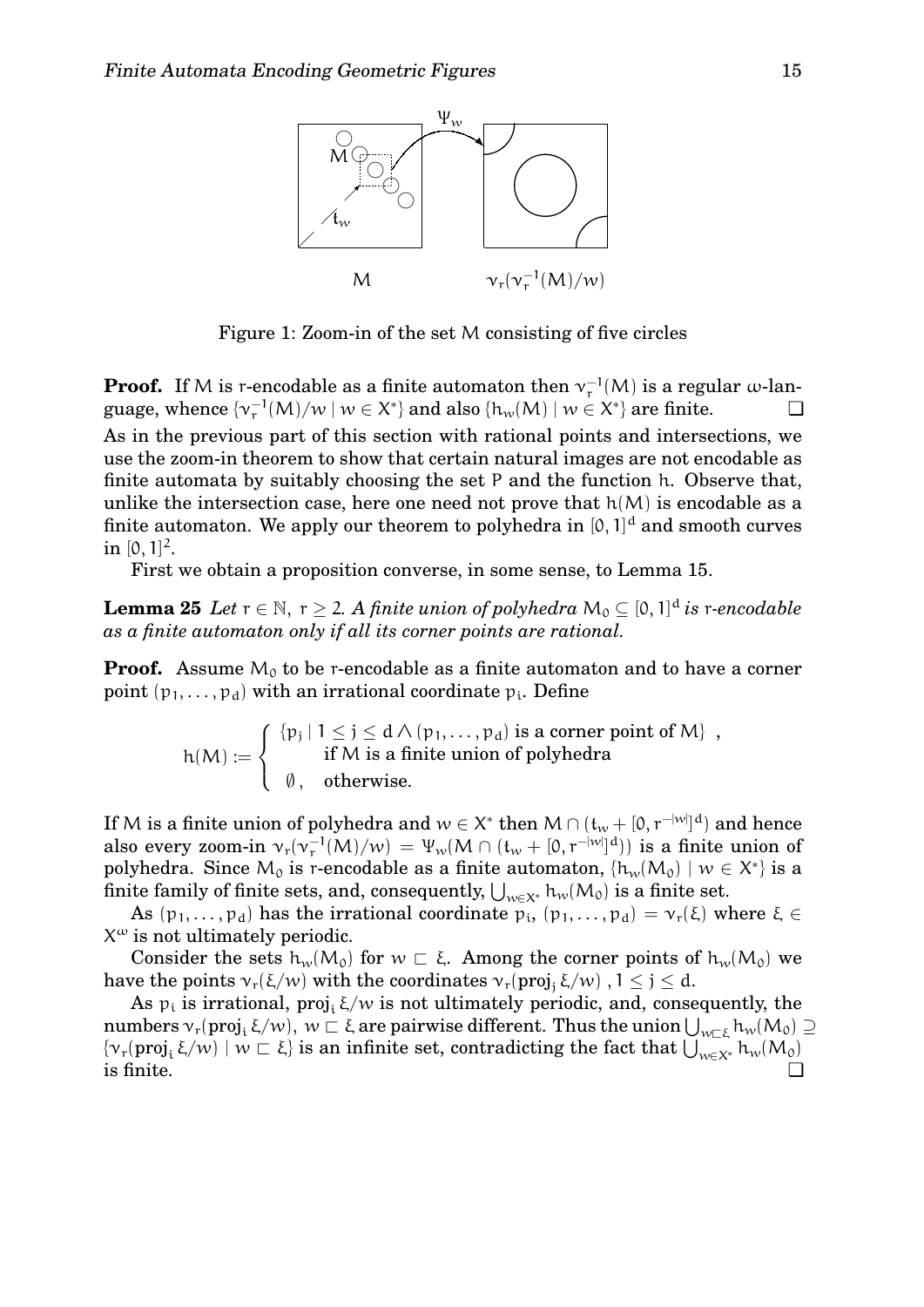Combining Lemmata 15 and 25, the following characterisation is obtained.

**Theorem 26**  $A$  convex polyhedron  $\mathsf{M}_{0} \subseteq [0,1]^{d}$  is  $\mathsf{r}\text{-}encodeable$  as a finite automaton *if and only if all its corner points are rational.*

The next lemma deals with graphs of differentiable functions.

**Lemma 27** *Let*  $f : [0, 1] \rightarrow [0, 1]$  *be a continuous function differentiable at a point*  $a_0 \in [0, 1]$  *for which*  $f'(a_0)$  *is irrational. Then the graph*  $\Gamma(f)$  *is not encodable as a finite automaton.*

**Proof.** Assume the graph of f,  $\Gamma(f)$ , be encodable as a finite automaton over the alphabet  $X = [Y, 2]$  where  $Y = \{0, 1, ..., r - 1\}$ .

Without loss of generality we may assume that  $f(a_0)$  is not of the form  $m \cdot r^{-k}$ . Otherwise consider the function  $\bar{f}(a) := \frac{1}{2} \cdot f(a) + \frac{1}{r+1}$  whose graph is the image of Γ(f) under a suitable rational affine transformation (a vertical shrinking and a subsequent vertical shift ) to  $\Gamma(f)$ . The value of  $\bar{f}'(a_0) = \frac{1}{2} \cdot f'(a_0)$  is also irrational. In the sequel, let  $f'(a_0) < 0$ . In the case of  $f'(a_0) > 0$  the proof is similar.

We choose our function  $h: 2^{[0,1]^2} \to 2^{\mathbb{R} \cup \{-\infty,\infty\}}$  as follows: For  $M \subseteq [0,1]^2$  define the following values (provided they exist):

$$
x_0 := \inf M \cap \ell[y = 1], \quad y_0 := \sup M \cap \ell[x = 0]
$$
  
\n
$$
x_1 := \sup M \cap \ell[y = 0], \quad y_1 := \inf M \cap \ell[x = 1], \text{ and}
$$
  
\n
$$
h(M) := \left\{ y_1 - y_0, \frac{-y_0}{x_1}, \frac{y_1}{-x_0}, \frac{1}{x_1 - x_0} \right\}
$$

The four possible values in  $h(M)$  are the slopes of the lines connecting the points  $(0, y_0)$  and  $(x_0, 1)$  with  $(1, y_1)$  and  $(x_1, 0)$ . Thus h(M) has, depending on M, at most four elements.

If M is encodable as a finite automaton then according to Proposition 16 and Lemma 19 all four points  $(x_0, 1)$ ,  $(0, y_0)$ ,  $(1, y_1)$  and  $(x_1, 0)$ , provided they exist, are rational, whence  $h(M) \subseteq \mathbb{Q} \cup \{-\infty, \infty\}.$ 

Since f is continuous and  $f'(a_0) < 0$ , for sufficiently small  $\varepsilon > 0$  we have  $f(a) > 0$ f(a<sub>0</sub>) for  $a_0 - \varepsilon < a < a_0$  and f(a)  $<$  f(a<sub>0</sub>) for  $a_0 < a < a_0 + \varepsilon$ . Consider a sufficiently small cube  $v_r(w \cdot X^{\omega})$  containing the point  $(a_0, f(a_0))$ . Let  $(\underline{a}_w, \overline{a}_w)$  be its lower left corner. Then  $\underline{a}_w\leq a_0\leq \underline{a}_w+r^{-|w|}$  and  $\overline{a}_w< f(a_0)<\overline{a}_w+r^{-|w|}.$  The behaviour of f in this small cube shows that for  $M = \Psi_w(\Gamma(f) \cap \nu_r(w \cdot X^{\omega}))$  at least one of the points  $(0, y_0)$  or  $(x_0, 1)$  and at least one of the points  $(1, y_1)$  or  $(x_1, 0)$  exist. These points correspond to points  $(a_w, f(a_w))$ ,  $(b_w, f(b_w)) \in \Gamma(f) \cap \gamma_r(w \cdot X^{\omega})$  such that  $\underline{\alpha}_w\leq a_w\leq a_0\leq b_w\leq \underline{\alpha}_w+r^{-|w|} \text{ and } \overline{a}_w\leq f(a_w)\leq f(a_0)\leq f(b_w)\leq \overline{a}_w+r^{-|w|}.$ 

As in the proof of Lemma 25 we conclude that, if  $\Gamma(f)$  is encodable as a finite automaton,  $\overline{\bigcup}_{v \in X^*} h_v(\Gamma(f))$  is a finite subset of  $\mathbb{Q} \cup \{-\infty, \infty\}$ .

On the other hand, there is a sequence of words  $(w_i)_{i\in\mathbb{N}}$  such that  $|w_i|\geq i$ ,  $(a_0, f(a_0)) \in \nu_r(w_i \cdot X^\omega)$  and  $f'(a_0) = \lim$ <sup>i</sup>→∞  $f(b_{w_i})-f(a_{w_i})$  $\frac{b_{w_i}-f(a_{w_i})}{b_{w_i}-a_{w_i}}$ . Since  $\frac{f(b_{w_i})-f(a_{w_i})}{b_{w_i}-a_{w_i}}$  $\frac{\partial w_i}{\partial w_i - a_{w_i}} \in h_{w_i}(\Gamma(f)) \subseteq$  $\mathbb{Q} \cup \{\infty, \infty\}$ , the irrationality of  $f'(a_0)$  requires  $\bigcup h_{w_i}(\Gamma(f))$  to be infinite, contrai∈N dicting the finiteness of  $| \ \ |$  $h_v(\Gamma(f)).$ 

v∈X<sup>∗</sup>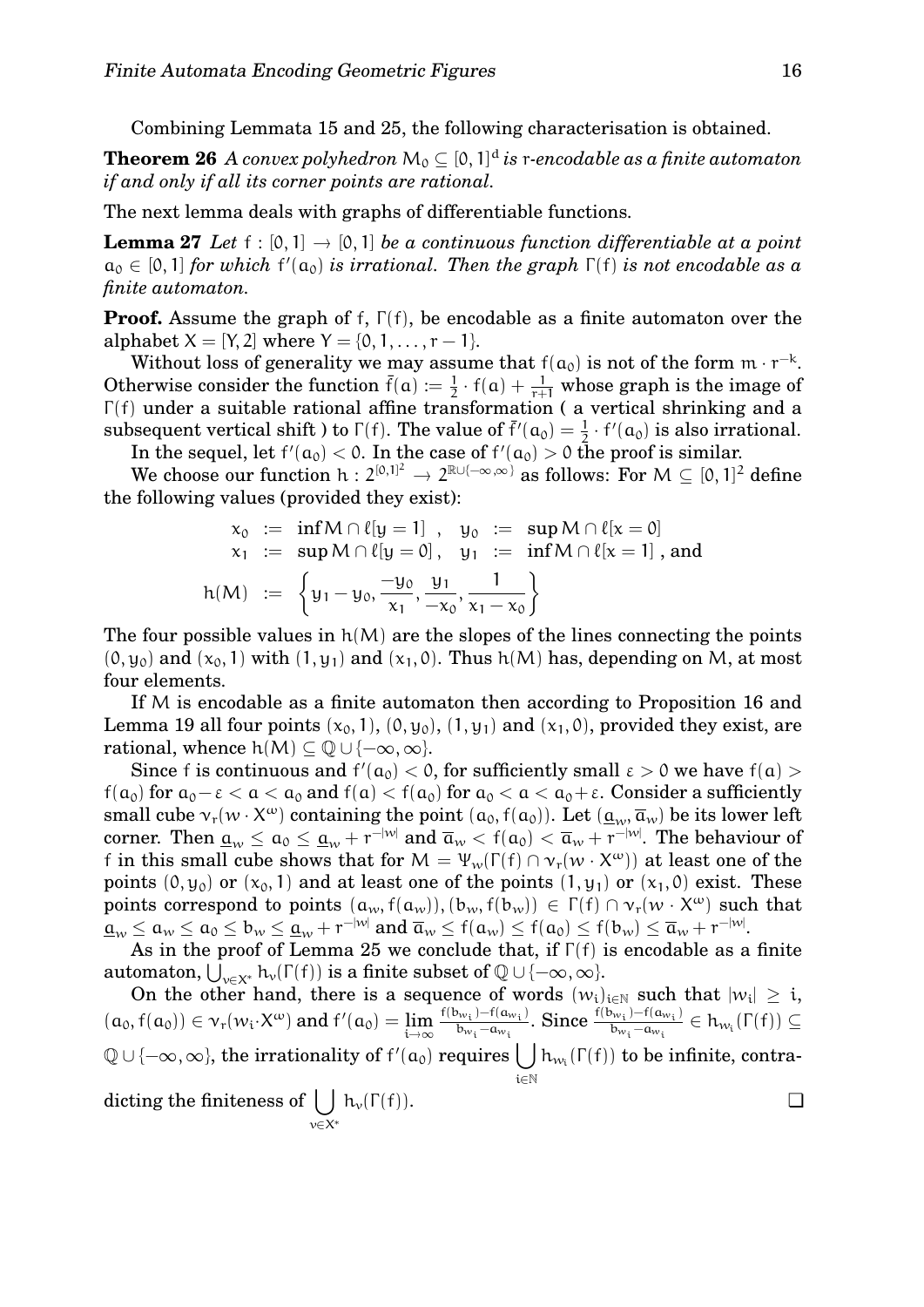As an immediate consequence we obtain.

**Corollary 28** Let  $f : [0, 1] \rightarrow [0, 1]$  be a continuously differentiable function with *non-constant derivative. Then the graph*  $\Gamma(f)$  *is not encodable as a finite automaton.* 

This corollary explains Examples 20 and 21 and also the following one.

**Example 29** *No circle is encodable as a finite automaton.*

## **References**

- [1] J. Berstel, M. Morcrette: Compact Representations of Patterns by Finite Automata. In: *Proc. Pixim '89,* Hermes, Paris, 1989, 387–402.
- [2] B. Boigelot, S. Rassart, P. Wolper: On the Expressiveness of Real and Integer Arithmetic Automata, In: K.G. Larsen, S. Skyum and G. Winskel (eds.), *Automata, Languages and Programming, 25th Intern. Colloq.*, Lecture Notes in Comput. Sci., Vol. 1443, Springer-Verlag, Berlin 1998, 152–163.
- [3] K. Culik II, S. Dube: Rational and Affine Expressions for Image Description. Discrete Appl. Math. 41 (1993), 85–120.
- [4] K. Culik II, J. Kari: Digital Images and Formal Languages. In: G. Rozenberg, A. Salomaa (eds.), *Handbook of Formal Languages*, Vol. 3, Springer-Verlag, Berlin, 1997, 599–616.
- [5] M. Eramian: Image Texture Analysis Using Weighted Finite Automata. Ph D. Thesis, The University of Western Ontario, London, Ontario, 2001.
- [6] H. Jürgensen, L. Staiger: Local Hausdorff Dimension. Acta Informatica 32 (1995), 491–507.
- [7] H. Jürgensen, L. Staiger: Finite Automata Encoding Geometric Figures, In: O. Boldt and H. Jürgensen (eds.): *Automata Implementation, 4th Intern. Workshop on Implementing Automata*, Revised Papers, Lecture Notes in Comput. Sci., Vol. 2214, Springer-Verlag, Berlin 2001, 101–108.
- [8] Y.-K. Lin, H.-Ch. Yen: An ω-Automata Approach to the Compression of Bi-Level Images, Electronic Notes in Theoret. Comput. Sci. 31 (2000) 15 pages.
- [9] W. Merzenich, L. Staiger: Fractals, Dimension, and Formal Languages. RAIRO–Inform. Théor. 28 (1994), 361–386.
- [10] L. Staiger: Finite-state ω-languages. J. Comput. System Sci. 27 (1983) 3, 434–448.
- [11] L. Staiger: ω-Languages. In: G. Rozenberg, A. Salomaa (eds.), *Handbook of Formal Languages*, Vol. 3, Springer-Verlag, Berlin, 1997, 339–387.